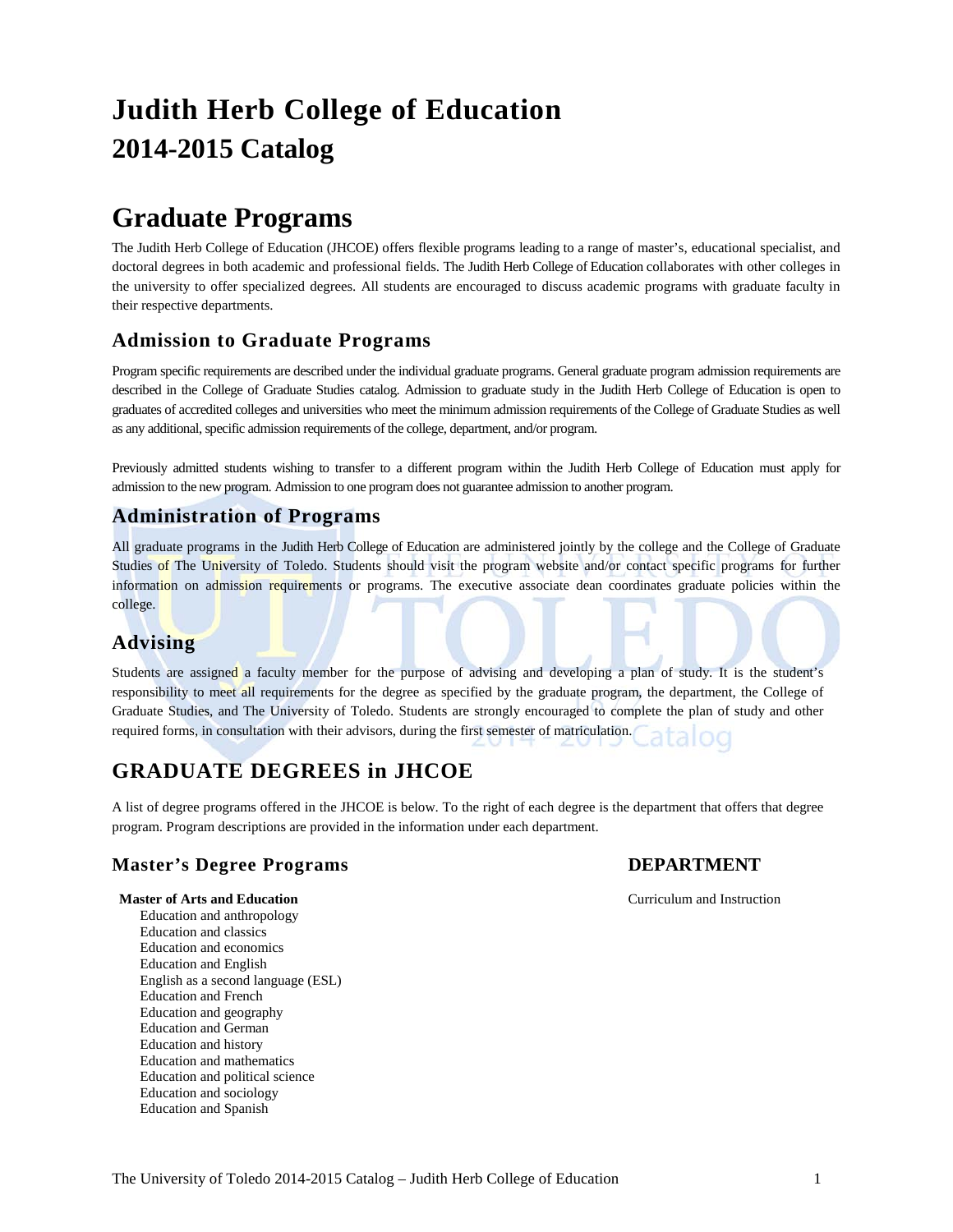#### **Master of Education**

Art education Curriculum and Instruction Career and technical education Curriculum and Instruction Curriculum and instruction Curriculum and Instruction Early childhood education PreK-3 Early Child, Physical & Special Educational administration and supervision<br>
Educational Round & Leadership Educational administration and supervision<br>Educational psychology Educational research and measurement<br>
Educational Educational Found & Leadership<br>
Educational technology<br>
Curriculum and Instruction Educational theory and social foundations Educational Found & Leadership Middle childhood education (LAMP only) Secondary education (LAMP only) Curriculum and Instruction Special education Early Child, Physical & Special Ed

#### **Master of Music in Music Education**

Music education Dept. of Music, College of Visual and Performing Arts Curriculum and Instruction

#### **Master of Science and Education Curriculum and Instruction Curriculum and Instruction**

Education and biology Education and chemistry Education and geology Education and mathematics Education and physics

## **Licensure And Master's Degrees**

Adolescent and young adult (7-12) Curriculum and Instruction Art education (multi-age) **Curriculum and Instruction** Early childhood education (preK-3) Early Child, Physical & Special Ed Early childhood education intervention specialist<br>Foreign language (multi-age) Curriculum and Instruction Foreign language (multi-age)<br>Intervention specialist: Mild/Moderate Early Child, Physical & Special Ed Intervention specialist: Mild/Moderate Early Child, Physical & Special Ed<br>Intervention specialist: Moderate/Intensive Early Child, Physical & Special Ed Intervention specialist: Moderate/Intensive Middle grade (4-9) **Curriculum and Instruction** Music education (multi-age) and instruction control of the Curriculum and Instruction control of the Curriculum and Instruction

## **Education Specialist Degree Programs**

## **Education Specialist in Administration and Supervision** Educational Found & Leadership

## **Doctoral Degree Programs**

#### **Doctor of Philosophy in Curriculum and Instruction**

 **with concentrations in:** Educational media Curriculum and Instruction Gifted and talented Curriculum and Instruction Secondary Curriculum and Instruction

**Doctor of Education in Educational Administration and Supervision** Educational Found & Leadership

## **Doctor of Philosophy in Foundations of Education with concentrations in:** Educational Found & Leadership

Educational psychology Areas of focus may include learning & cognition or human development Educational sociology Foundations of education History of education Philosophy of education Research and measurement Areas of focus may include statistics, measurement, or evaluation

Educational Found & Leadership Curriculum and Instruction<br>Educational Found & Leadership

**Education Specialist in Curriculum and Instruction** 2014 – 2015 Curriculum and Instruction & ECPSE

Curriculum and instruction Curriculum and Instruction Early childhood education Early Child, Physical & Special Ed Special education Early Child, Physical & Special Ed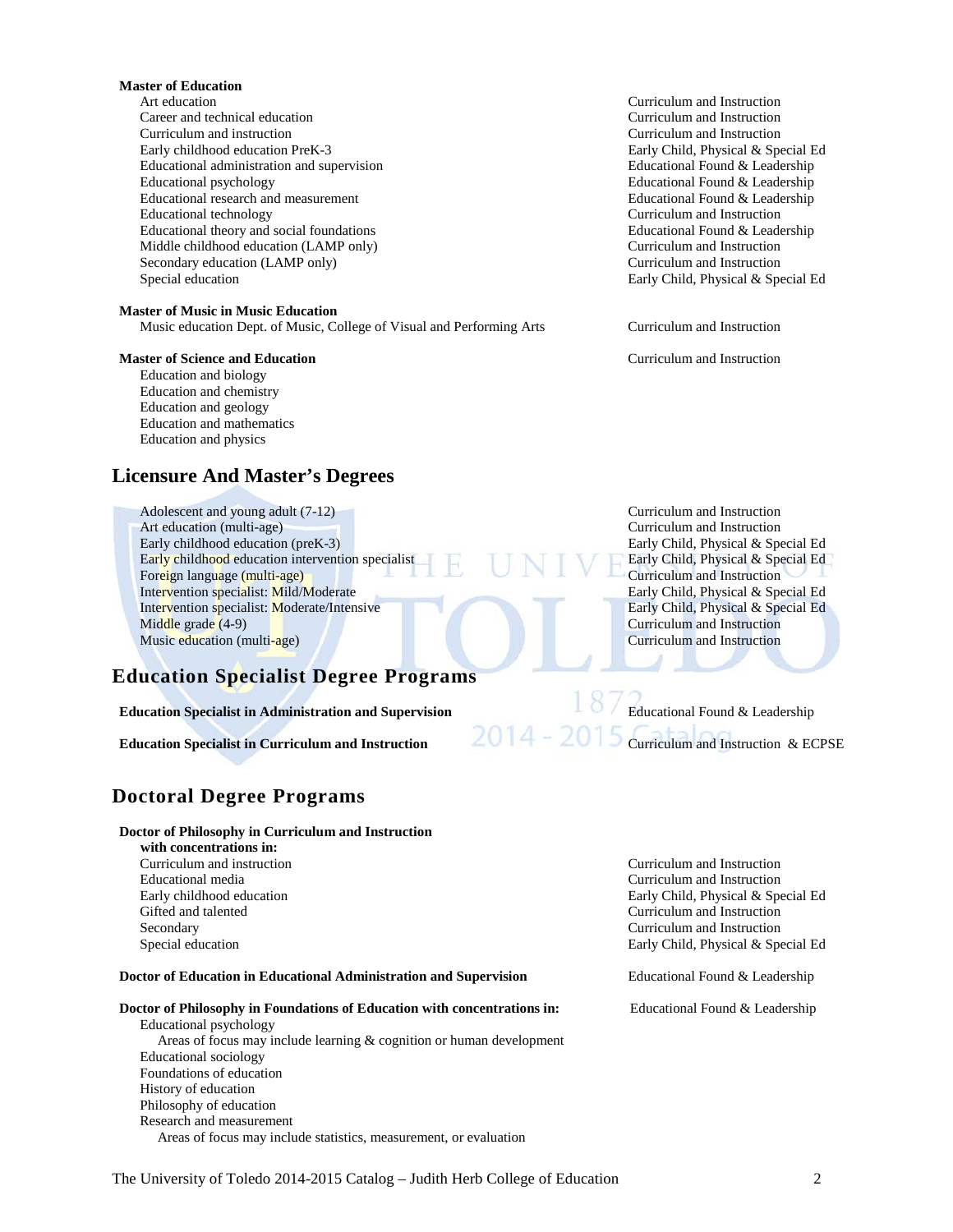## **Endorsements**

Career-based intervention Curriculum and Instruction Early childhood generalist (grades 4-5) Curriculum and Instruction Literacy specialist Curriculum and Instruction Pre-school special needs<br>
Reading (PreK-12)<br>
Curriculum and Instruction

## **Certificate Programs**

Foundations of Peace Education Certificate **Education 2 Educational Foundation and** 

Virtual Educator Certificate Curriculum and Instruction

Curriculum and Instruction Transition to work Early Child, Physical & Special Ed

Leadership

## **Department of CURRICULUM AND INSTRUCTION**

*MARK TEMPLIN, interim chair*

Master's, specialist and doctoral degrees are housed within this department. In addition, graduate licensure programs in middle childhood education, adolescent and young adult education, career and technical education, foreign language education, art education, and music education as well as special programs in literacy and educational technology are available.

Educational programs at The University of Toledo are accredited by the National Council for Accreditation of Teacher Education (NCATE).

## **Admission to Master's Degree Programs**

In addition to the College of Graduate Studies admission requirements, master's programs housed in the department of curriculum and instruction (CI) require the following: 2014 - 2015 Catalog

- An overall grade point average (GPA) of at least 2.7 on a 4.0 scale in all undergraduate work. Students who fail to meet this requirement may be considered for provisional admission**,** provided they demonstrate excellent promise for graduate study. The GRE is required for students with less than a 2.7 undergraduate grade point average.
- Three letters of recommendation regarding the prospective graduate student's potential for doing master's level work, which may come from such sources as the undergraduate major advisor, current employer, school principal or others who are knowledgeable about the applicant's ability to engage in graduate work in the desired program.
- A well-written statement describing the student's background and goals as well as the importance of the degree in achieving those goals.
- Some programs have selective admissions and may admit a limited number of students. Thus, meeting all formal criteria does not guarantee admission.

## **Requirements for Master's Degree Programs**

Master's programs housed in the department of curriculum and instruction require a minimum of 30 or 36 semester hours (depending on program) of approved graduate course work. No more than six semester hours of credit from any combination of workshops (5950), problems or special topics courses (5980 or 6980), and independent studies (5990 or 6990) may be included in the degree program.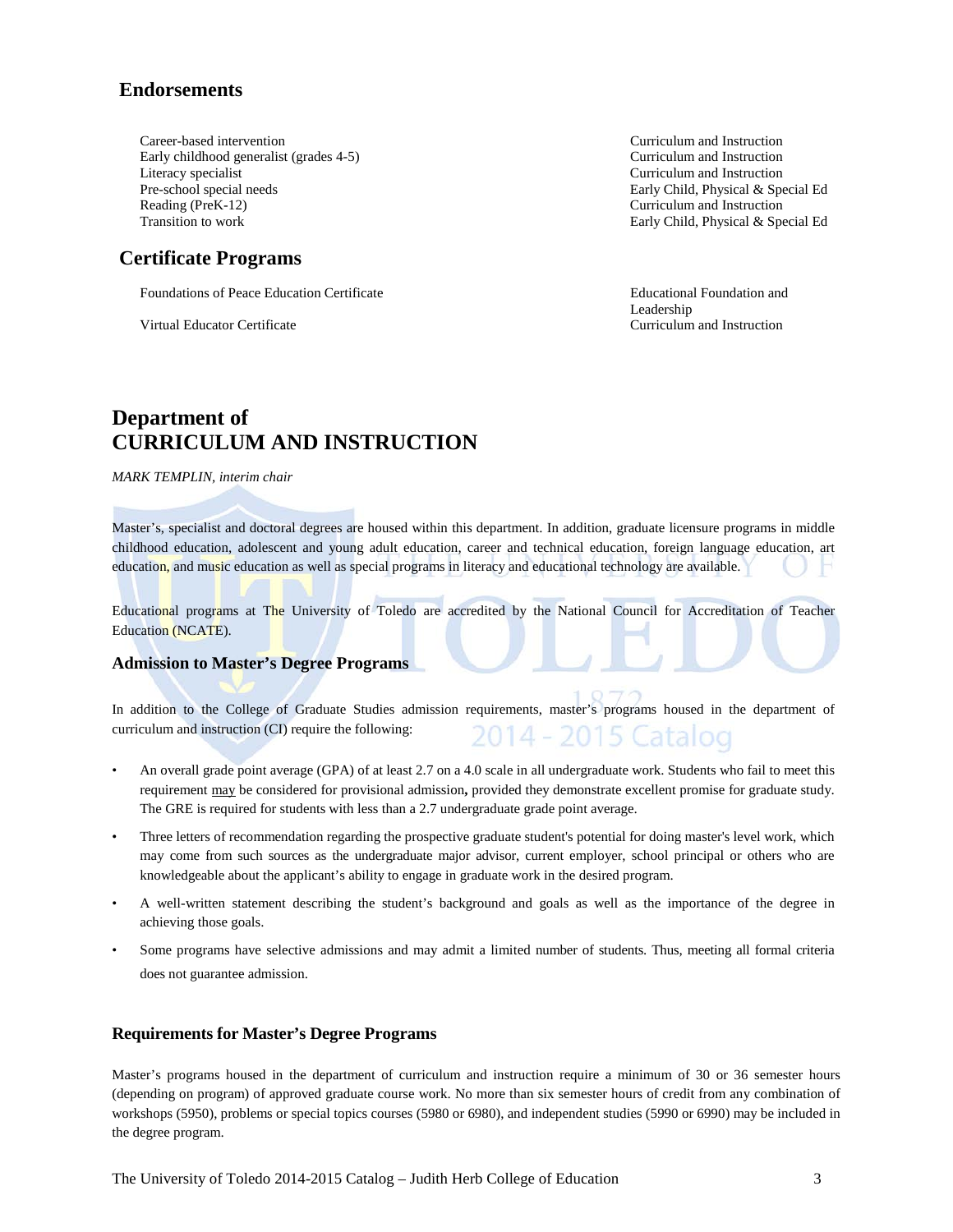- A plan of study identifying the courses for the master's degree is required after 12 credit hours, generally at the end of the first semester of full time study.
- All students completing one of the master's degrees in this department must fulfill core requirements by completing one course from each of the four foundations core areas within the first 18 semester hours of course work (four of the first six courses must be core courses).
- All course work for the master's degree must be taken within a six-year period immediately preceding the date the degree is awarded.
- The completion of a thesis, project, comprehensive examination, seminar, or field experience (practicum) is noted in specific program descriptions.

Programs leading to licensure or endorsement may require additional semester hours to fulfill the licensure credential as well as degree requirements.

## **Licensure And Master's Program (LAMP)**

The licensure and master's program (LAMP) is a unique program for providing an initial license for those individuals who are seeking a career change and are interested in becoming teachers. The LAMP provides a sequence of courses applicable to teacher licensure from the State of Ohio and may be combined with an appropriate master's degree.

Licensure may be obtained in the following areas: adolescence to young adult education (grades 7-12), middle childhood education (grades 4-9), art education (grades K-12) and music education (grades K-12). The program is designed to provide the student with opportunities to spend time in school settings and to put these experiences into perspective through on-campus reflective seminars. Both one year and two year programs are available. Please contact Libbey McKnight at 419-530-4967.

#### **Admission requirements for Licensure And Master's Program (LAMP)**

All applicants must have a minimum 2.7 overall undergraduate GPA and a minimum 2.7 GPA in the licensure area. Other admission requirements may include (but are not limited to) application, GRE, writing samples, interviews, passing scores on the Ohio Assessments for Educators content test, and recommendation letters. Students must be fully admitted to the College of Graduate Studies to be eligible. Students must consult with the appropriate LAMP advisor prior to applying.

#### **LAMP (One Year Accelerated) in Middle Grades (MGE) and Adolescent/Young Adult Education (AYA)**

LAMP is a highly selective master's program that combines licensure in the middle grades (grades 4-9) with a master's degree in middle childhood education (MIDD) or licensure in adolescence to young adult education (grades 7-12) with a master's degree in secondary education (SECE). The LAMP (accelerated) program is a one calendar year (August to August) full-time cohort-based program. Please see the LAMP website link from the Department of Curriculum and Instruction web page at <http://www.utoledo.edu/education/lamp/accelerated/index.html> for further details on both programs. Application deadline for this LAMP program is May 1. Early admission deadline is November 1.

#### **LAMP (Regular) program**

The department of curriculum and instruction also offers programs in middle grade (MGE) and adolescence to young adult (AYA) education for those persons whose primary interest is in obtaining licensure in MGE (grades 4-9) or AYA (grades 7-12) within their content area specialties. This program can be completed in a two-year period, with the program beginning each spring semester. Students earn a master's degree in middle childhood education (MIDD) or secondary education (SECE) while completing licensure requirements.. Please see the LAMP website link from the curriculum and instruction web page for further details on this program.

#### **LAMP programs in Art Education and Music Education**

Licensure in both art education and music education are available for persons with appropriate fine arts backgrounds. Students should contact the College of Visual and Performing Arts.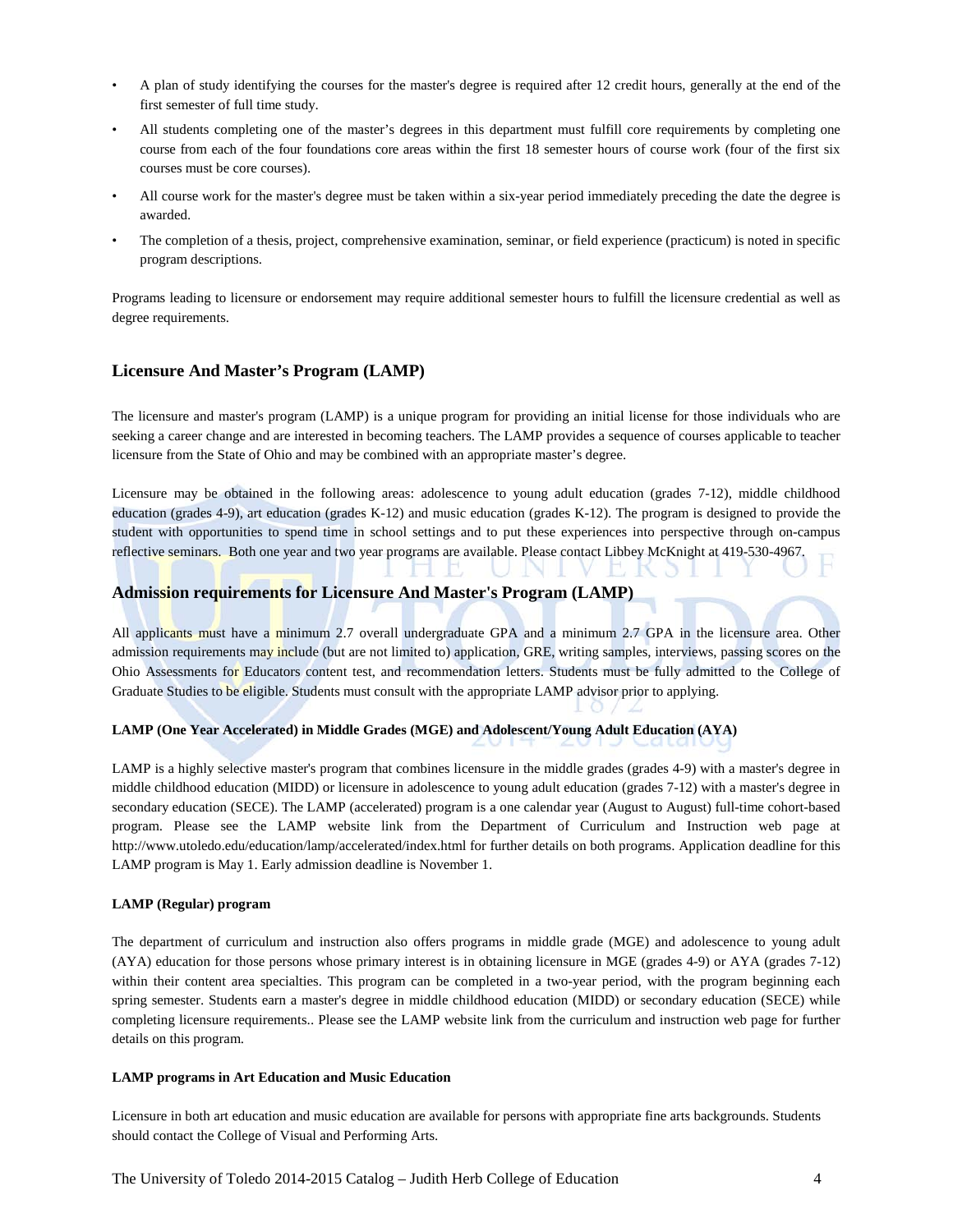## **Master of Arts and Education**

This degree program is offered by the Judith Herb College of Education in collaboration with the College of Languages, Literature, and Social Sciences. This degree is designed for students who wish to enhance their knowledge in a humanities or social sciences field and in education. As a general rule, students will have an advisor in the Judith Herb College of Education and in the College of Languages, Literature, and Social Sciences who will jointly plan and direct the program. Students who wish to complete their culminating experience in education will work with their Judith Herb College of Education advisor. Students who wish to complete their culminating experience in their humanities or social sciences field will work with their College of Languages, Literature, and Social Sciences advisor.

- A. Foundations core ..........................................................................12
	- Psychological Foundations: EDP 5110, 5120, 5210, 5220, 5230, 5310, 5320, or 5330
	- Research Foundations: RESM 5110, 5210, 5310, or 5330
	- Social Foundations: TSOC 5100, 5110, 5200, 5210, 5230, 5300, 5400 or 6500
	- Curriculum : CI 6800, CI 6810, CI 6830, CI 6840, CI 5860, CI 5870 or SPED 5000
- B. Specialization .............................................................................. 21 Select a minimum of 15 semester hours in one of the following areas: anthropology, classics, economics, English, English as a second language, French, German, history, political science, sociology or Spanish. See College of Languages, Literature, and Social Sciences for specific course requirements. Courses must be pre-approved by the faculty advisor. C. Seminar, project, or thesis .............................................................. 3

The master of arts and education ordinarily requires licensure as a prerequisite.

## **Master of Education in Art Education (LAMP available)**

- A. Foundations core .........................................................................12
	- Psychological Foundations: EDP 5110, 5120, 5210, 5220, 5230, 5310, 5320, or 5330
	- Research Foundations: RESM 5110, 5210, 5310, or 5330
	- 2015 Catalog • Social Foundations: TSOC 5100, 5110, 5200, 5210, 5230, 5300, 5400, or 6500
	- Curriculum: AED 5500 or 5320
- B. Specialization .............................................................................21 AED 5000, 5320 or 5500 and 18 hours...............................................3 Courses must be pre-approved by the faculty advisor.................18 C. Culminating experience .................................................................3
	- AED 5000, 6920, 6940 or 6960

Requirements for initial teacher licensure may be met as part of the M.Ed. degree. See the description of the Licensure And Master's Program (LAMP) section. Students should consult their advisor for detailed information.

V F R

## **Master of Education in Career and Technical Education**

- A. Foundations core (see general requirements).....................................12
	- Psychological Foundations: EDP 5110, 5120, 5210, 5220, 5230, 5310, 5320, or 5330
	- Research Foundations: RESM 5110, 5210, 5310, or 5330
	- Social Foundations: TSOC 5100, 5110, 5200, 5210, 5230, 5300, 5400, 5500
	- Curriculum: CTE 5160, 5830, or 6900
- B. Specialization........................................................................................15 Courses must be pre-approved by the faculty advisor.
- C. Project, thesis or practicum ............................................................ 3 CTE 6920, 6960, or 5940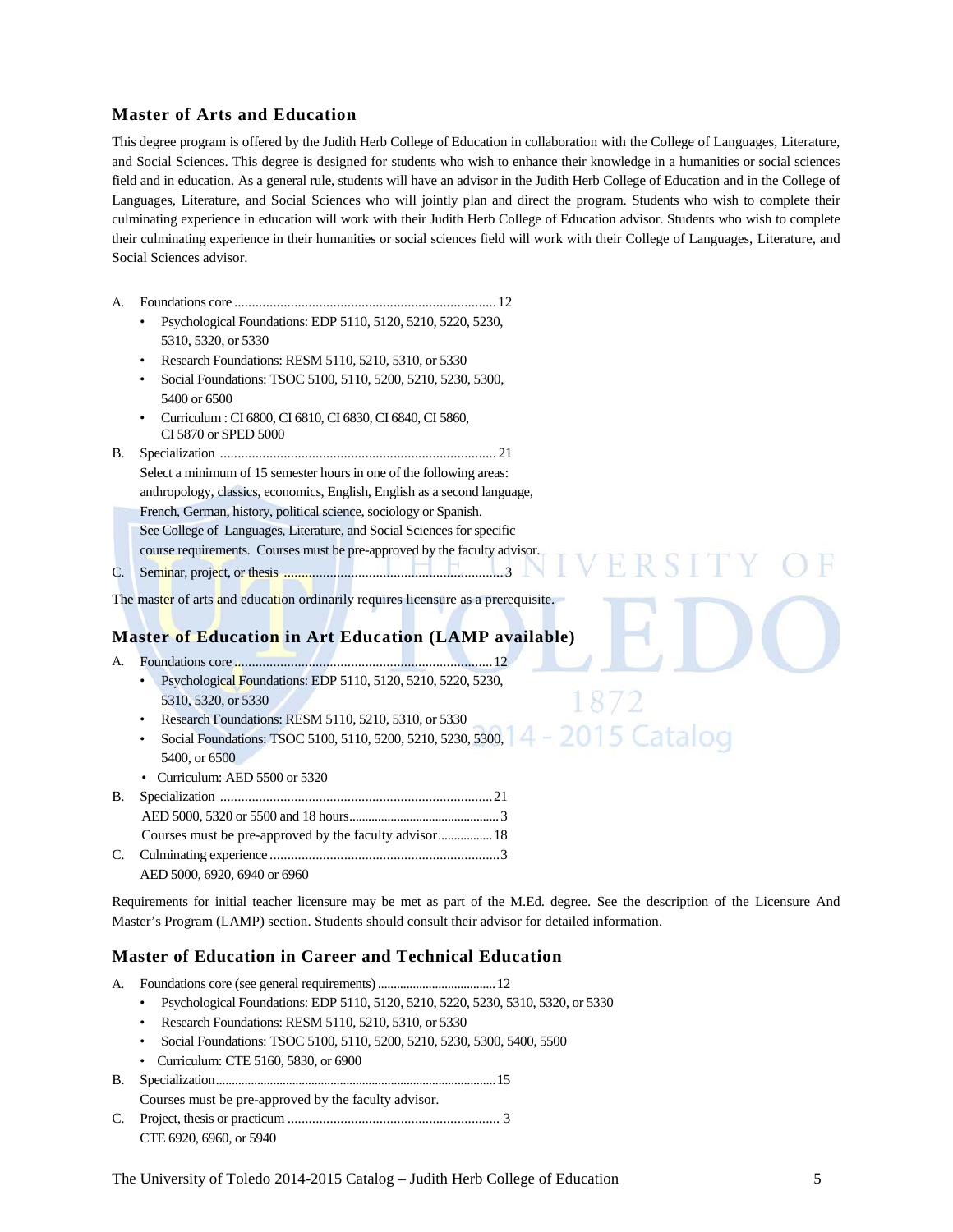## **Master of Education in Curriculum and Instruction**

| $\mathbf{A}$ |                                                                                            |  |  |  |  |  |  |  |  |
|--------------|--------------------------------------------------------------------------------------------|--|--|--|--|--|--|--|--|
|              | Psychological Foundations: EDP 5110, 5120, 5210, 5220, 5230,<br>$\bullet$                  |  |  |  |  |  |  |  |  |
|              | 5310, 5320, or 5330                                                                        |  |  |  |  |  |  |  |  |
|              | Research Foundations: RESM 5110, 5210, 5310, or 5330<br>٠                                  |  |  |  |  |  |  |  |  |
|              | Social Foundations: TSOC 5100, 5110, 5200, 5210, 5230, 5300,<br>٠                          |  |  |  |  |  |  |  |  |
|              | 5400, 5500                                                                                 |  |  |  |  |  |  |  |  |
|              | Curriculum: CI 6800, CI 6810, CI, 6830, CI 6840, CI 5860, CI 58790, or<br><b>SPED 5000</b> |  |  |  |  |  |  |  |  |
| В.           | Specialization                                                                             |  |  |  |  |  |  |  |  |
|              | Courses must be pre-approved by the faculty advisor.                                       |  |  |  |  |  |  |  |  |
| C.           | Theory and Research Requirement                                                            |  |  |  |  |  |  |  |  |
|              |                                                                                            |  |  |  |  |  |  |  |  |
| D.           |                                                                                            |  |  |  |  |  |  |  |  |
|              | CI 6900, 6920 or 6960                                                                      |  |  |  |  |  |  |  |  |
|              |                                                                                            |  |  |  |  |  |  |  |  |

## **Master of Education in Educational Technology and Performance Technology**

VERSI

- A. Foundations core .......................................................................... 12
	- Psychological Foundations: EDP 5110, 5120, 5210, 5220, 5230, 5310, 5320, or 5330
	- Research Foundations: RESM 5110, 5210, 5310, or 5330
	- Social Foundations: TSOC 5100, 5110, 5200, 5210, 5230, 5300, 5400, 5500
	- Curriculum: ETPT 5100
- B. Specialization ............................................................................... 15

Areas of focus may include instructional technology, educational computing or instructional design.

Courses must be pre-approved by the faculty advisor.

C. Seminar, project, practicum, or thesis............................................... 3

ETPT 6900, 6930, 6940, or 6960

## **Master of Education in Middle Childhood Education (LAMP only)**

- A. Foundations core............................................................................ 12 • Psychological Foundations: EDP 5110 recommended, or 5120, 5210, 5220, 5230, 5310, 5320, or 5330 as pre-approved by advisor • Research Foundations: RESM 5110 recommended, or 5210, 5310, or 5330
	- as pre-approved by advisor
	- Social Foundations: TSOC 5300 recommended, or 5100, 5110, 5200, 5210, 5230, or 5400 as pre-approved by advisor
	- Curriculum: SPED 5000

B. Specialization...........................................................................................12 Select one area of focus from English/language arts, mathematics, science,

or social studies. Courses must be pre-approved by the faculty advisor. C. Theory and research requirement ..................................................... 3 CI 6890 Theory and research in learning and teach content recommended or 6490, 6590, 6690 or 6790 as pre-approved by advisor D. Seminar, project or thesis ................................................................. 3

CI 6900 recommended, 6920 or 6960

Most requirements for initial teacher licensure may be met as part of the M.Ed. degree. See the description of the Licensure And Master's Program (LAMP) section. Students should consult their advisor for detailed information.

## **Master of Education in Secondary Education (Adolescence to Young Adult Education,**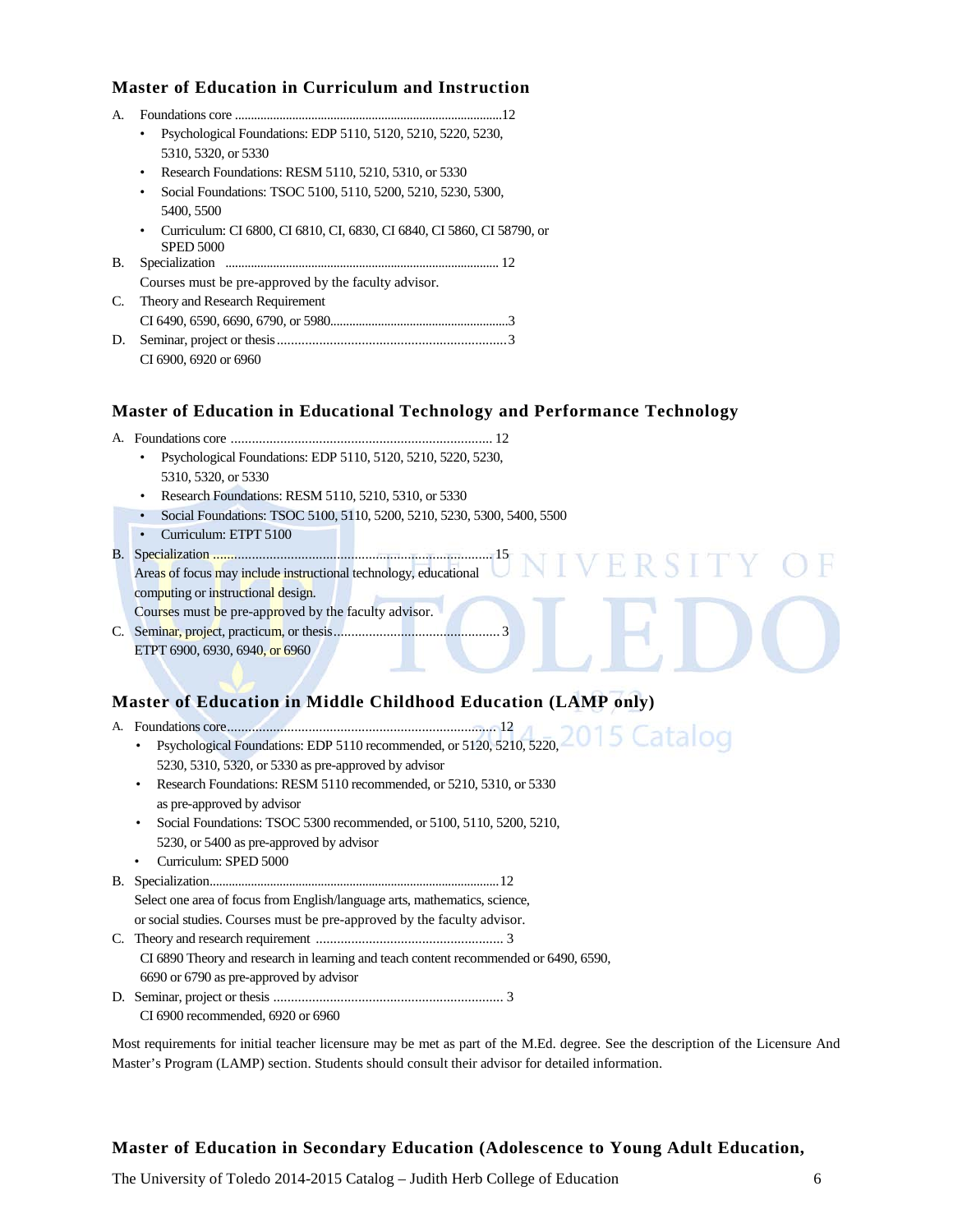## **LAMP only)**

- A. Foundations core ...........................................................................12 • Psychological Foundations: EDP 5110 recommended, or 5120, 5210, 5220, 5230, 5310, 5320, or 5330 as pre-approved by advisor • Research Foundations: RESM 5210 recommended, or 5110, 5310, or 5330 as pre-approved by advisor
	- Social Foundations: TSOC 5300 recommended, or 5100, 5110, 5200, 5210, 5230, 5400, 5500 as pre-approved by advisor
- Curriculum: CI 6800, CI 6810, CI 6830, CI 6840, CI 5860, CI 5870 or SPED 5000 B. Specialization ................................................................................12
	- Areas of focus can be English/language arts, mathematics, science, or social studies.
	- Courses must be pre-approved by the faculty advisor.
- C. Theory and research requirement ..................................................... 3 CI 6490, 6590, 6690 or 6790 D. Seminar, project or thesis ................................................................. 3 CI 6900, 6920 or 6960

Most requirements for initial teacher licensure may be met as part of the M.Ed. degree. See the description of the Licensure And Master's Program (LAMP) section. Students should consult their advisor for detailed information.

## **Master of Music in Music Education**



Requirements for initial teacher licensure may be met as part of the M.Ed. degree. Students should consult their advisor for detailed information.

## **Master of Science and Education**

This degree program is offered by the Judith Herb College of Education in collaboration with the College of Natural Science and Mathematics. The degree is designed for students who wish to enhance their knowledge in a science field or in mathematics and in education. As a general rule, students will have an advisor in the Judith Herb College of Education and in the College of Natural Science and Mathematics who will jointly plan and direct the program. Students who wish to complete their culminating experience in education will work with their Judith Herb College of Education advisor. Students who wish to complete their culminating experience in their science field or mathematics will work with their College of Natural Science and Mathematics advisor.

A. Foundations core ........................................................................... 12

- Psychological Foundations: EDP 5110, 5120, 5210, 5220, 5230, 5310, 5320, or 5330
- Research Foundations: RESM 5110, 5210, 5310, or 5330
- Social Foundations: TSOC 5100, 5110, 5200, 5210, 5230, 5300, 5400, 5500
- Curriculum: CI 6800, CI 6810, CI 6830, CI 6840, CI 5860,CI 5870 or SPED 5000

B. \*Specialization ...................................................................................21

The University of Toledo 2014-2015 Catalog – Judith Herb College of Education 7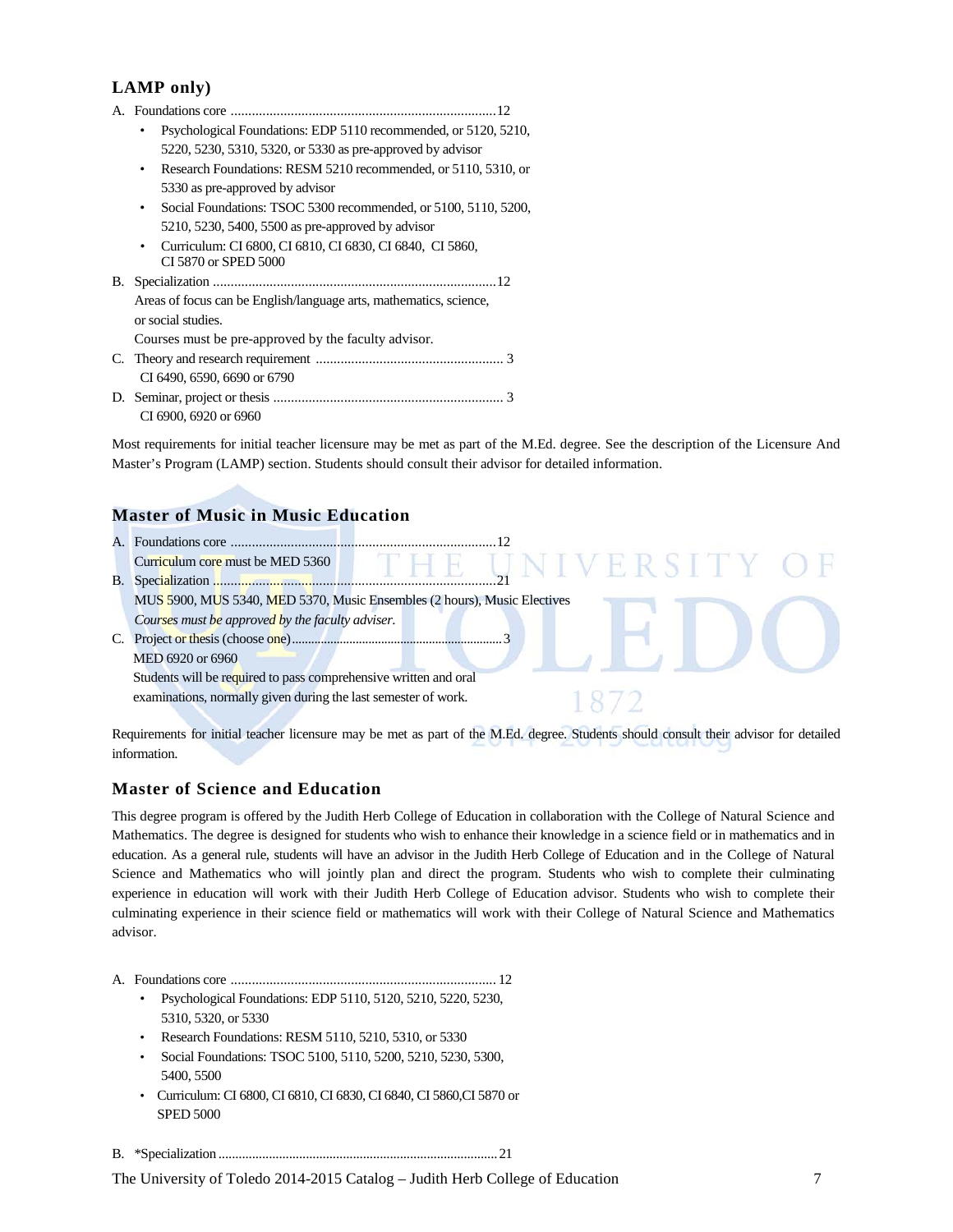Select a minimum of 15 semester hours in biology, chemistry, geology, mathematics or physics \* Refer to Graduate Programs in College of Natural Science and Mathematics for specific course requirements for dual degree programs. Courses must be pre-approved by the faculty advisor. C. Seminar, project or thesis .........................................................................3

The master of science and education ordinarily requires licensure as a prerequisite.

## **Endorsements**

Career-based Intervention Early childhood generalist (grades 4-5) Literacy specialist Reading (PreK-12)

#### **Licensure Programs**

Adolescence to young adult (7-12) Art education (multi-age) Foreign language (multi-age) Middle grade (4-9) Music education (multi-age) Special education (multi-age)

#### **Educational Specialist (Ed.S.) Degree Programs** / F R S I T

Educational specialist (Ed.S.) degree is available through a post-master's graduate program that provides students an area of educational specialization with emphasis on practice. Specific areas represented are curriculum and instruction, educational technology, early childhood education, secondary education, and career and technical education.

The Ed.S. in curriculum and instruction is designed to meet the needs of individuals involved with the curriculum, teaching, and supervision aspects of discipline-centered areas of study. The degree provides patterns of study for teachers and supervisors who want an education beyond the master's degree as a specialist, but who are not interested in a doctoral degree. For the program and requirements of a specific area, contact a faculty advisor. 14 - 2015 Catalog

## **Admission to Educational Specialist Degree Programs**

Admission requirements to the Ed.S. programs include a bachelor's degree from an accredited four-year institution and a master's degree from an accredited institution.

- The three (3) letters of recommendation are expected from academic professionals to support the applicant's ability and character to succeed in the graduate degree.
- A statement of purpose is required to demonstrate writing ability and to describe the applicant's goals and how the educational specialist degree supports those goals.

#### **Requirements for Educational Specialist Programs**

- Students must complete a minimum of 32 semester hours of approved graduate coursework beyond the master's level with a minimum GPA of 3.0 on a 4.0 scale.
- Students are required to develop a plan of study with their advisor that specifies the coursework that must be completed to fulfill degree requirements. This plan must be filed prior to the completion of 15 semester hours and must be approved by the advisor, the department chairperson, and the college associate dean.
- All course work for the Ed.S. must be taken within a six-year period immediately preceding the date the degree is awarded.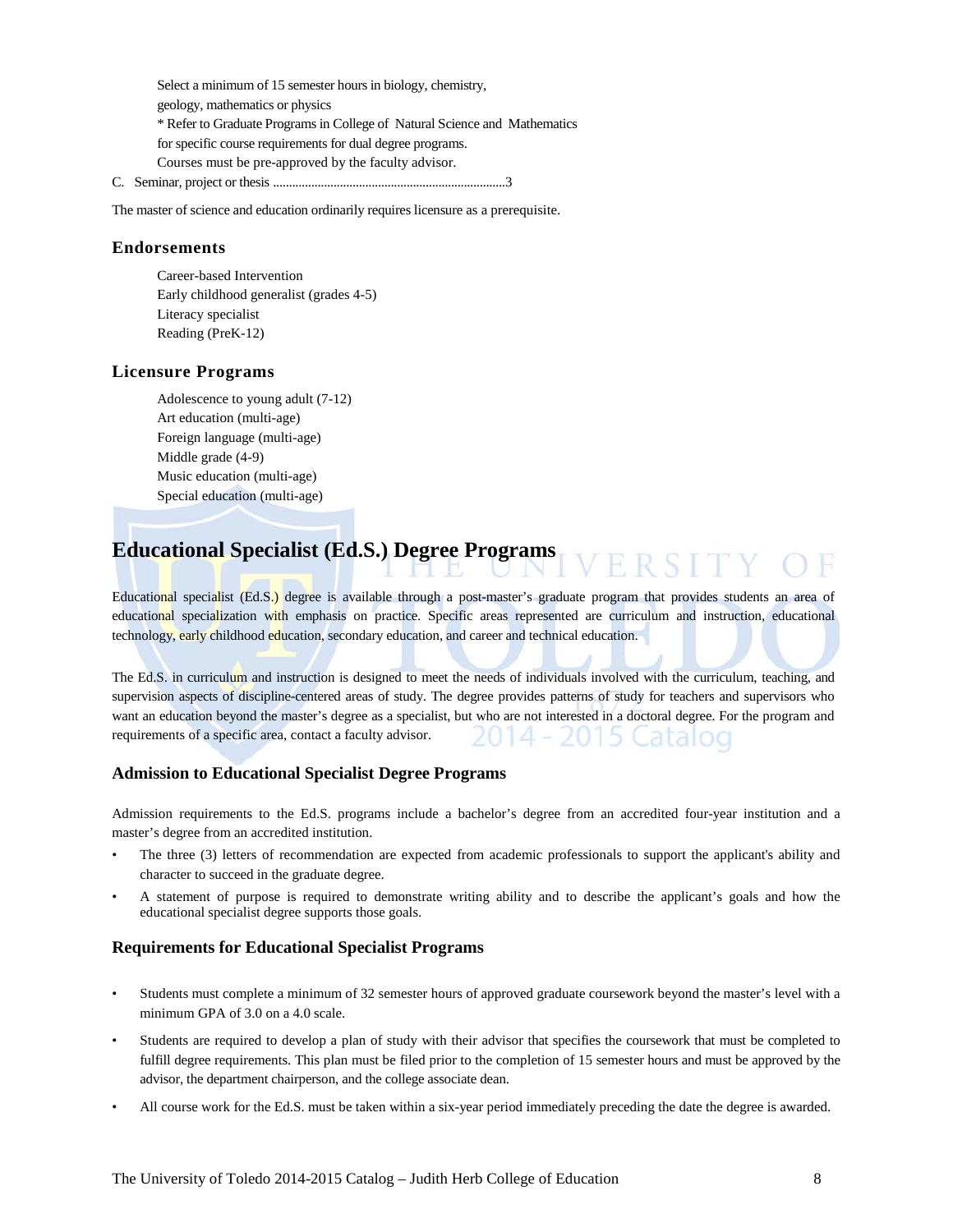- Programs require the completion of a culminating experience, which may include field experiences, internships, or other professional projects.
- No more than a total of six semester hours of credit from any combination of workshops (7950), problems or special topics courses (7980) or independent studies (7990 or 8990) may be applied to a specialist's program.

### **Doctoral Degree Programs**

The department offers a doctoral degree with concentrations in curriculum and instruction, educational media, and secondary education. In addition, these doctoral programs are also available as minor areas of study to support other programs. Students should discuss these alternatives with their advisors.

#### **Admission to Doctoral Programs**

Individuals applying for admission to doctoral study must meet the admission requirements of the College of Graduate Studies as well as specific program requirements.

- GRE is recommended but not required for applicants with master's degree GPA of 3.5 or higher. Please contact the program directly regarding this requirement.
- Acceptable GRE scores with 144 in both the verbal and quantitative sections and a 3.5 writing score or above preferred.
- Evidence in prerequisite academic work that the applicant can successfully complete the doctoral program in the area of study.
- An autobiographical sketch that describes why the applicant wishes to pursue the selected doctoral program. This sketch also should include information on previous study, educational experience, professional accomplishments, immediate and future professional goals, a proposed time schedule for completing the degree, and any other information that the applicant believes is relevant for admission into the desired program.
- Evidence of research and writing ability, if required by the doctoral program. Such evidence may include a master's thesis, proctored writing sample, a written research report, one or more reprints of publications, a paper presented to a professional society, or similar evidence of competence in this respect.

#### **Requirements for Doctoral Programs**

A minimum of 60 hours of doctoral coursework (7000/8000 level) is required. Each doctoral student is expected to:

- Identify a concentration in one area of specialization (i.e., a major) and pass a written examination (major examination) that covers the major area of concentration;
- Demonstrate proficiency in tools of research;
- Depending on the program, pass a separate written examination;
- After passing the written major examination and passing an oral examination that covers the relevant coursework;
- Present and defend a dissertation proposal;
- Present and defend a completed dissertation in a public forum.

## **Academic Advising Committee**

The student is assigned a temporary advisor upon admission to a program. This advisor guides the student in forming a doctoral program committee.

The doctoral program committee shall be formed before the student completes 18 hours of credit. The doctoral program committee has a minimum of three members who are selected from the membership of the graduate faculty of the University. The doctoral program committee is responsible for assisting the student in the development of a plan of study and assuring competence by overseeing the doctoral major exam, any minor exam(s) and doctoral program orals.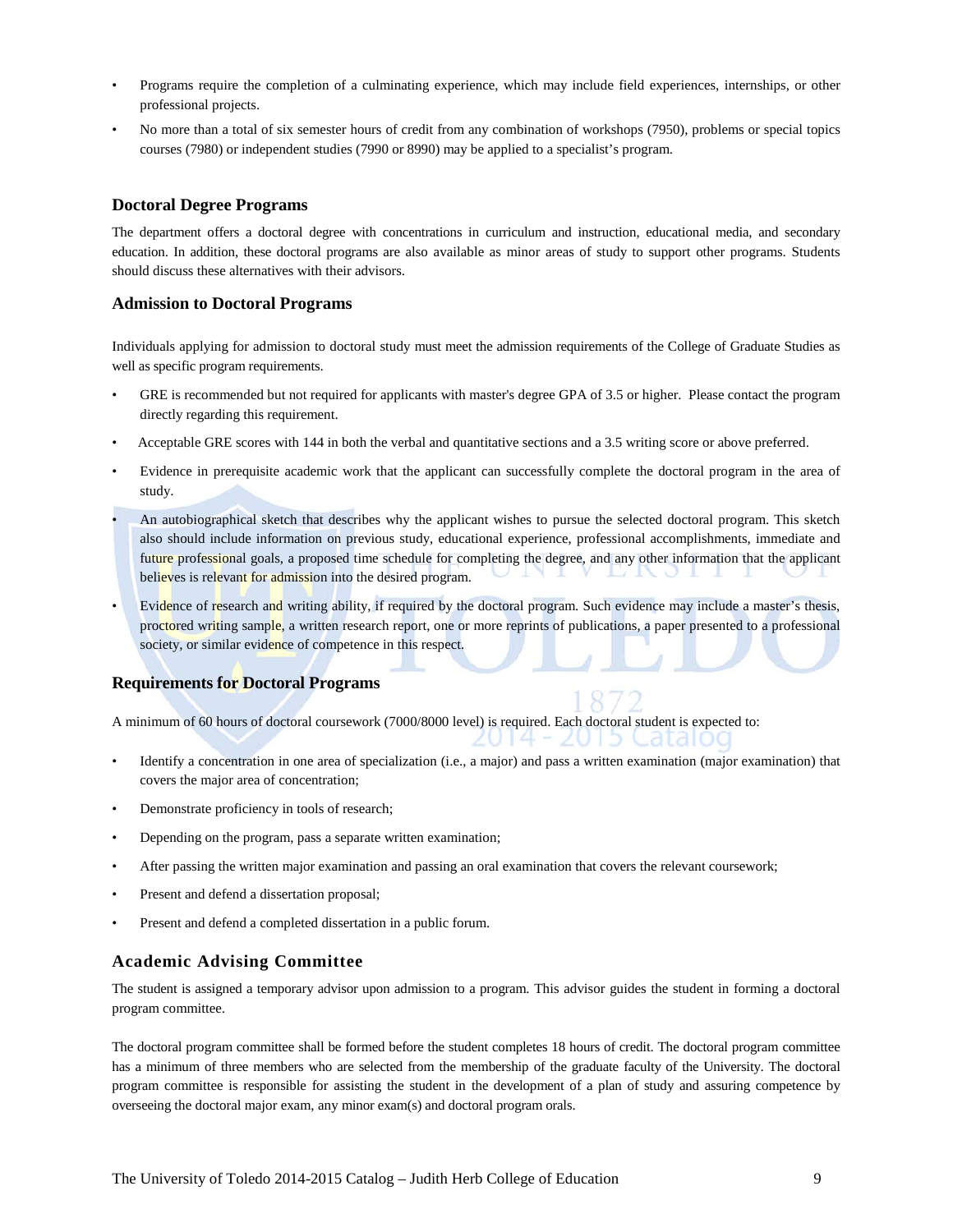The plan of study must be approved by the doctoral program committee, the department chairperson, and the associate dean of the college. The plan of study must be filed before 18 semester hours of the doctoral program are completed; and revisions to the original plan of study should be timely updated with the College of Graduate Studies the semester a revision occurs. After completion of the academic requirements, major/minor examinations and oral defense of the major/minor examinations, the student must form a dissertation committee to guide the development of the dissertation proposal and ultimately the dissertation.

The dissertation committee must include a minimum of four graduate faculty members including one who is not in the discipline major. The student must work closely with the committee to develop a research proposal for the dissertation. Once the committee approves the research design and proposal, the student must obtain Institutional Research Board approval before beginning any phase of the research study. A public defense of the dissertation is required.

All coursework and requirements of the doctoral degree must be completed within the seven year period preceding the awarding of the degree.

## **Virtual Educator Certificate Program**

The Online Virtual Educator Certificate program is designed for teachers, media/technology specialists, and other educational professionals to teach in a virtual school environment. The program requires completion of four (12 semester hours) of graduate courses. All courses are offered online (distance learning). Twelve credit hours earned by a non-degree seeking graduate student may be applied toward the M.Ed. degree program. This certificate will provide candidates with greater opportunities to be hired for virtual teaching positions.

Candidates in the program acquire the pedagogical skills and knowledge needed for teaching in a virtual school. These include an essential foundation in Educational Technology, which is the ability to design instruction and select strategies and media to meet the needs of diverse learners in an online environment. Candidates in this certificate program will be immersed in the learning process both as an online student and as an online teacher providing valuable experiences in understanding the needs and changing roles that exists as part of an online learning environment. Candidates will examine the application of learning theories and best practices in the design of instruction and be introduced to a variety of new and exciting technologies that can enhance teaching and learning in an online learning environment.

#### **Prospective Students: Admission Guidelines**

The application process for the Virtual Educator Certificate Program is entirely completed online. The following are minimum application requirements for admission consideration to the Certificate Program in Educational Technology. The University of Toledo application requirements and other relevant information are available on the Graduate Studies Website.

#### **Admissions Criteria**

Candidates admitted to the program must have the following:

• A baccalaureate degree from an accredited four-year institution. However, if you are planning to teach in P-12 schools, you must have a teaching licensure in a specific subject area or discipline.

2014 - 2015 Catalog

- An overall grade point average (GPA) of at least 2.7 or higher on a 4.0 scale in all undergraduate work.
- Two recommendation letters concerning the prospective Virtual Educator, which may come from such sources as the undergraduate major adviser, current employer, school principal or others who are knowledgeable about the applicant's ability to engage in graduate work in the desired program.
- All graduate degree-seeking students must apply for admission to the Virtual Educator Certificate program prior to graduation.

#### **Program of Study**

Complete 6 semester hours of required course work.

- ETPT 5000 Introduction to Educational Technology (3)
- ETPT 5100 Instructional Systems Design Principles (3)

Complete 6 semester hours from the following three elective courses:

• ETPT 6150 Designing Instruction for Diverse Learner Populations (3)

The University of Toledo 2014-2015 Catalog – Judith Herb College of Education 10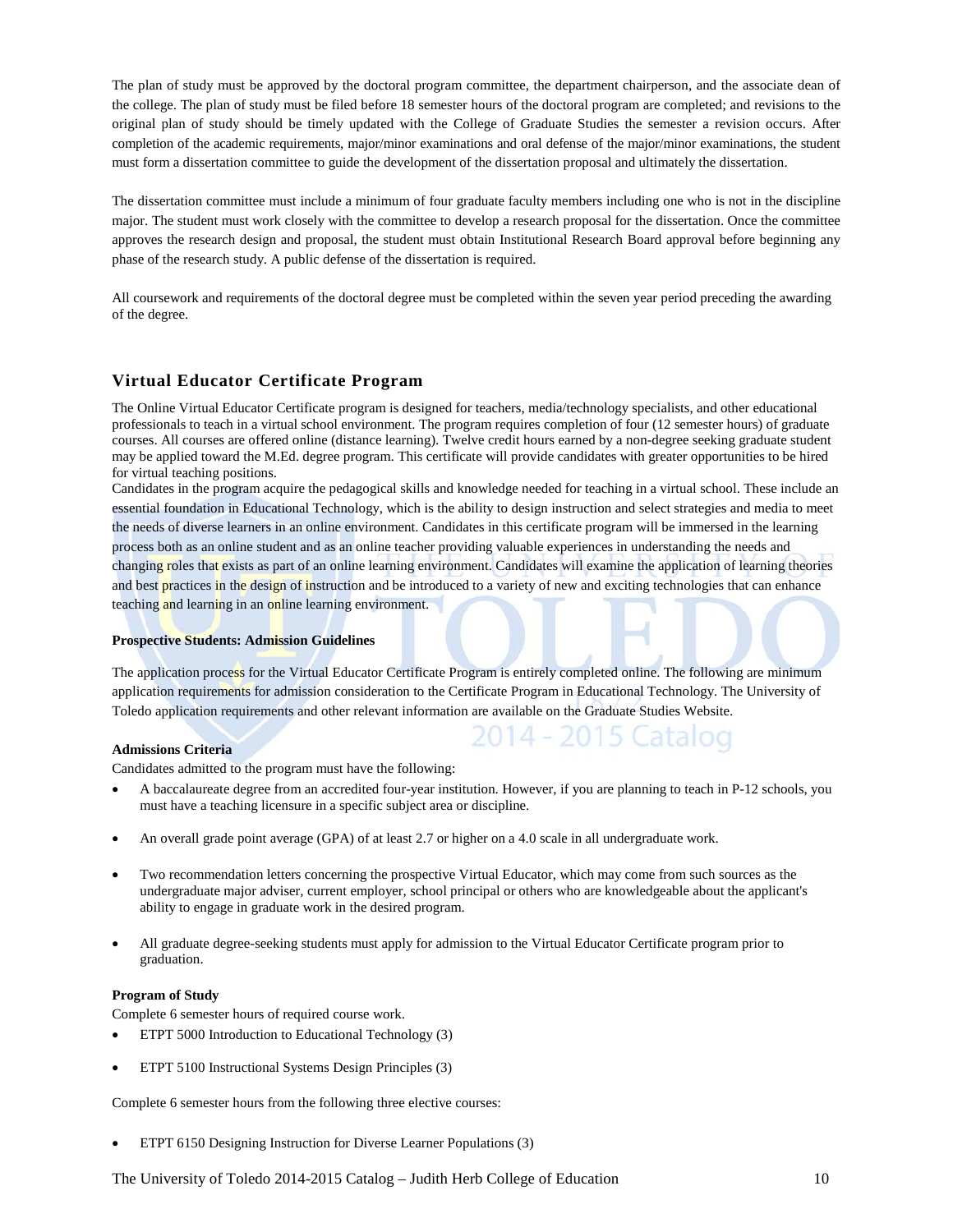- ETPT 6510 Teaching and Learning at a Distance (3)
- EDP 5120 Alternative Approaches to Discipline (3)

## **Department of EARLY CHILDHOOD, PHYSICAL AND SPECIAL EDUCATION**

#### *RICHARD WELSCH, chair*

Programs housed in this department include graduate programs in early childhood education and special education (intervention specialist licenses in early childhood, mild/moderate, moderate/intensive; Ohio DD early intervention certificate). In addition, teacher licensure requirements may be obtained in early childhood education or special education in conjunction with the master's degree. These programs are available at the master, education specialist (6th year program) and doctoral level. Endorsements are also available in the areas of early intervention, pre-school special needs, and transition to work.

Educational programs at The University of Toledo are accredited by the National Council for Accreditation of Teacher Education (NCATE).

#### **Admission to Master's Degree Programs**

In addition to the College of Graduate Studies admission requirements, master's programs housed in the department of early childhood, physical, and special education require the following:

- An overall grade point average (GPA) of at least 2.7 on a 4.0 scale in all undergraduate work. Students who fail to meet this requirement may be considered for provisional admission**,** provided they demonstrate excellent promise for graduate study through other objective measures. An acceptable GRE score is one of the requirements for students without the 2.7 undergraduate grade point average.
- Three recommendations regarding the prospective graduate student's potential for doing master's level work, which, depending upon the student's status at the time, may come from such sources as the undergraduate major advisor, current employer, school principal or others who are knowledgeable about the applicant's ability to engage in graduate work in the desired program.
- A statement describing the student's background and goals as well as the importance of the degree in achieving those goals.
- Some programs have selective admissions and may admit a limited number of students. Thus, meeting all formal criteria does not guarantee admission.

## **Requirements for Master's Degree Programs**

Master's programs housed in the department of early childhood, physical, and special education require a minimum of 36 semester hours of approved graduate course work. No more than a total of six semester hours of credit from workshops (5950), problems or special topics courses (5980 or 6980), and independent studies (5990 or 6990) may be included in the degree program.

- A plan of study identifying the courses for the master's degree is required after 12 credit hours, generally at the end of the first semester of full time study.
- All students completing one of the master's degrees in this department must fulfill core requirements by completing one course from each of the four foundations core areas within the first 18 semester hours of course work (four of the first six courses must be core courses).
- All course work for the master's degree must be taken within a six-year period immediately preceding the date the degree is awarded.
- The completion of a thesis, project, comprehensive examination, seminar, or field experience (practicum) is noted in specific program descriptions.

Programs leading to licensure or endorsement may require additional semester hours to fulfill licensure credential as well as degree requirements.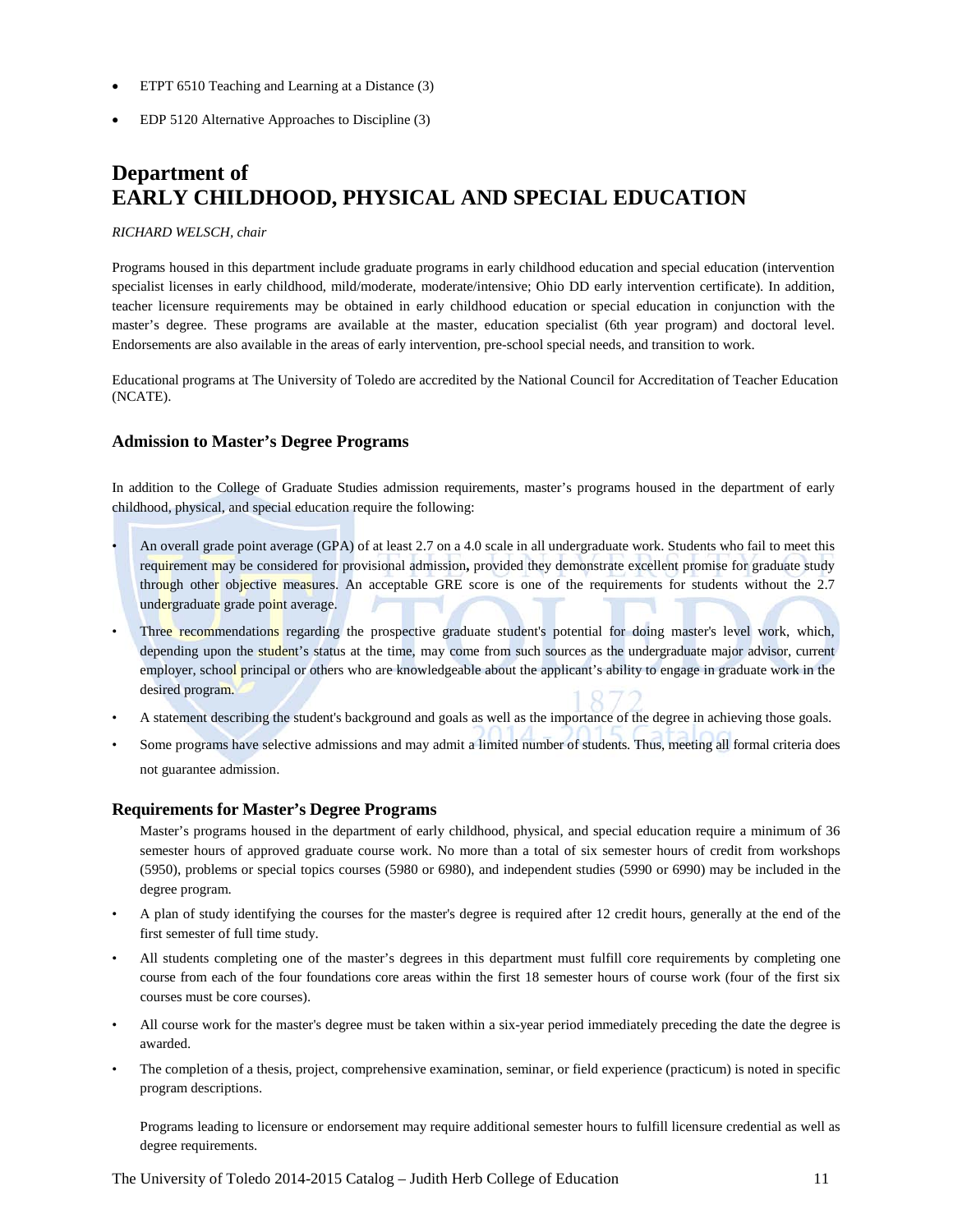## **Licensure And Master's Program (LAMP)**

The licensure and master's program (LAMP) is a unique program for providing an initial license for those individuals who are seeking a career change and are interested in becoming a teacher. The LAMP provides a sequence of courses which lead to teacher licensure from the State of Ohio and a master's degree in education. Licensure may be obtained in early childhood education (grades PreK-3), or special education (K-12). The program is designed to provide the student with many opportunities to participate in school settings and to put these experiences into perspective through on-campus reflective seminars.

### **Admission requirements for LAMP**

All applicants must have a minimum 2.7 overall GPA (combined undergraduate GPA). Other admission requirements may include (but are not limited to) application, GRE scores, writing samples, interviews, and recommendation letters. Students must be fully admitted to the College of Graduate Studies to be eligible. Students must consult with the appropriate LAMP advisor prior to applying.

UNIVERSIT

1872

#### **Licensure Programs**

Early childhood education (PreK-3) Early childhood intervention specialist Intervention specialist: mild/moderate Intervention specialist: moderate/intensive

#### **Endorsements**

Early intervention certificate Pre-School special needs Transition to work

## **Master of Education in Early Childhood Education PreK-3**

- A. Foundations core ......................................................................... 12
	- Psychological Foundations: EDP 5110, 5120, 5210, 5220, 5230, 5310, 5320, or 5330
	- 014 2015 Catalog • Research Foundations: RESM 5110, 5210, 5310, or 5330

 $\mathbb{H}$ 

- Social Foundations: TSOC 5100, 5110, 5200, 5210, 5230, 5300, 5400, or 5500
- Curriculum core: CIEC 5340 or 6310
- B. Specialization............................................................................... 18 Courses must be pre-approved by the faculty advisor*.* C. Theory and research requirement .................................................... 3
- CIEC 6950 D. Seminar, project or thesis................................................................ 3 CIEC 6900, 6920 or 6960

Requirements for initial teacher licensure may be met as part of the M.Ed. degree. See the description of the licensure and master's program (LAMP) section. Students should consult their advisor for detailed information.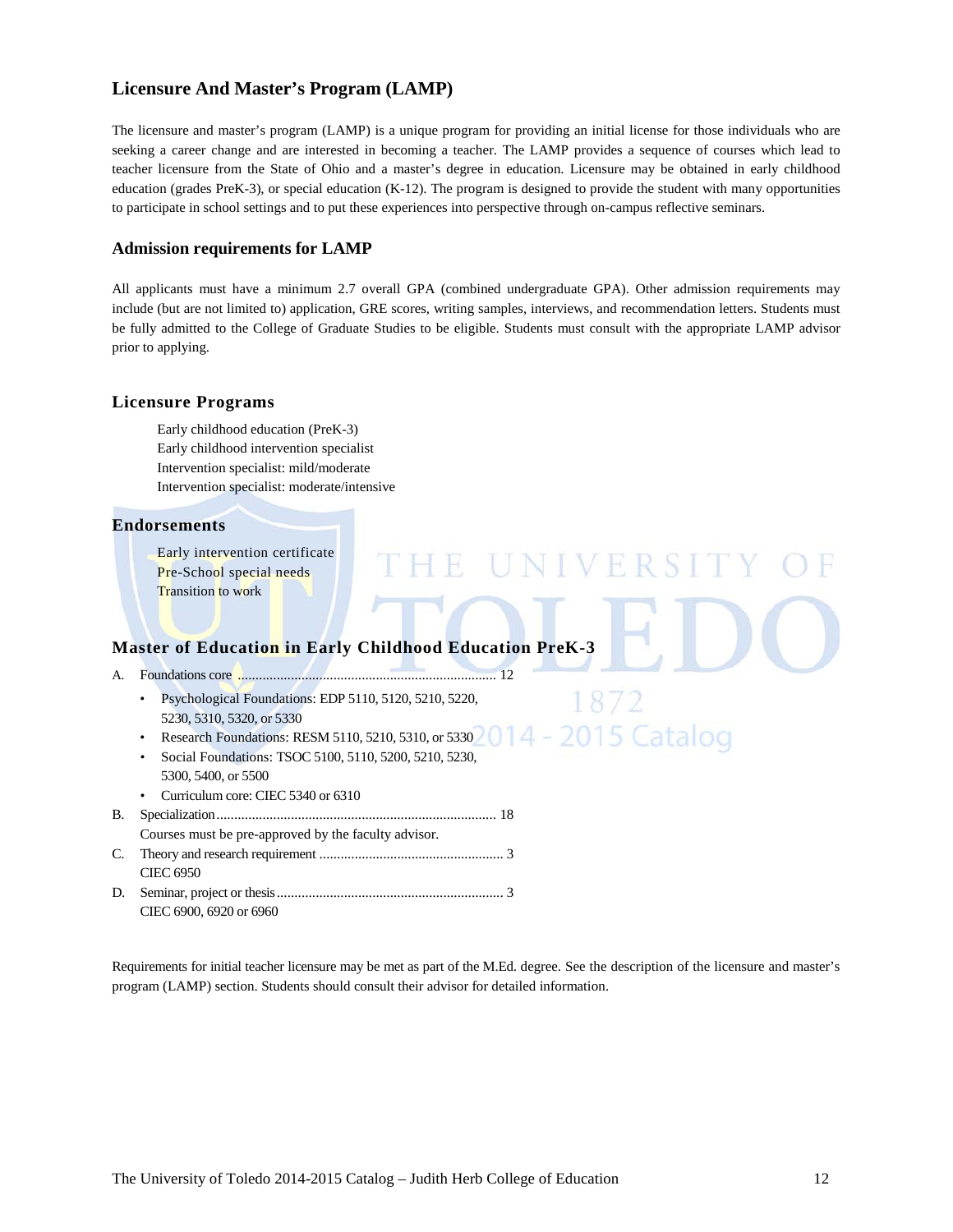|                                  | <b>Fall Semester</b>                                                                      |                  | <b>Spring Semester</b>                                |   | <b>Summer Semester</b>                       |        |
|----------------------------------|-------------------------------------------------------------------------------------------|------------------|-------------------------------------------------------|---|----------------------------------------------|--------|
| Year<br>$\overline{\phantom{a}}$ | CIEC 6330 Lang and Concept Dev<br>CIEC 6750 Dev and Class Assess<br>EDP core<br>TSOC core | 3<br>3<br>3<br>3 | CIEC 6310 PreK/Primary Curr<br>RESM core<br>*Elective |   | CIEC 6320 Mean and Dev Play Beh<br>*Elective | 3<br>3 |
| Year<br>$\sim$                   | *Elective<br>CIEC 6950 Theory & Research                                                  | 3<br>3           | CIEC 6900 Research Seminar                            | 3 |                                              |        |

\*Note: with pre-approval of the graduate advisor.

## **Master of Education in Special Education**

- A. Foundations core............................................................................12
	- Psychological Foundations: EDP 5110, 5120, 5210, 5220, 5230, 5310, 5320, or 5330
	- Research Foundations: RESM 5110, 5210 or 5310
	- Social Foundations: TSOC 5100, 5110, 5200, 5210, 5230, 5300, 5400, or 5500
		- Curriculum core: Students with an undergraduate degree outside of special education take SPED 5000, 5160, 5180, 5250, or 6070. Students with an undergraduate degree in
	- special education take SPED 5820, 5860, 6470, 6490, 6590, 6800, 6810, 6830, CIEC 5340, CIEC 6310, or CIEC 6340.
- B. Specialization ................................................................................18 Areas of focus may include, but are not limited to, general special education, early childhood special education, transition to work, or behavior disorders.

Courses must be pre-approved by the faculty advisor*.*

C. Culminating experience .................................................................. 6 SPED 6930 (Seminar) and one of the following: SPED 6930 (exam) or SPED 6920 (project), or SPED 6960 (thesis)  $14 -$ 

Requirements for initial teacher licensure may be met as part of the M.Ed. degree. See the description of the licensure and master's program (LAMP) section. Students should consult their advisor for detailed information.

FRS

2015 Catalog

#### **Sample program of study for the master of education in special education: focus on transition to work:**

|                               | <b>Fall Semester</b>                                |        | <b>Spring Semester</b>                                             | <b>Summer Semester</b>                        |  |
|-------------------------------|-----------------------------------------------------|--------|--------------------------------------------------------------------|-----------------------------------------------|--|
| Year<br>$\blacksquare$        | SPED 5170 Supporting Youth<br>EDP core<br>TSOC core | 3<br>3 | SPED 6250 Issues and Research<br>RESM core<br>Curriculum core<br>3 | SPED 5260 Career & Voc<br>CTE 5080 Principles |  |
| ā<br>$\sim$<br>$\blacksquare$ | SPED 6940 Externship<br>*Elective                   | 4      | SPED 6930 Seminar<br>SPED 6930 Comp Exam<br>3                      |                                               |  |

\*Note: with pre-approval of the graduate advisor.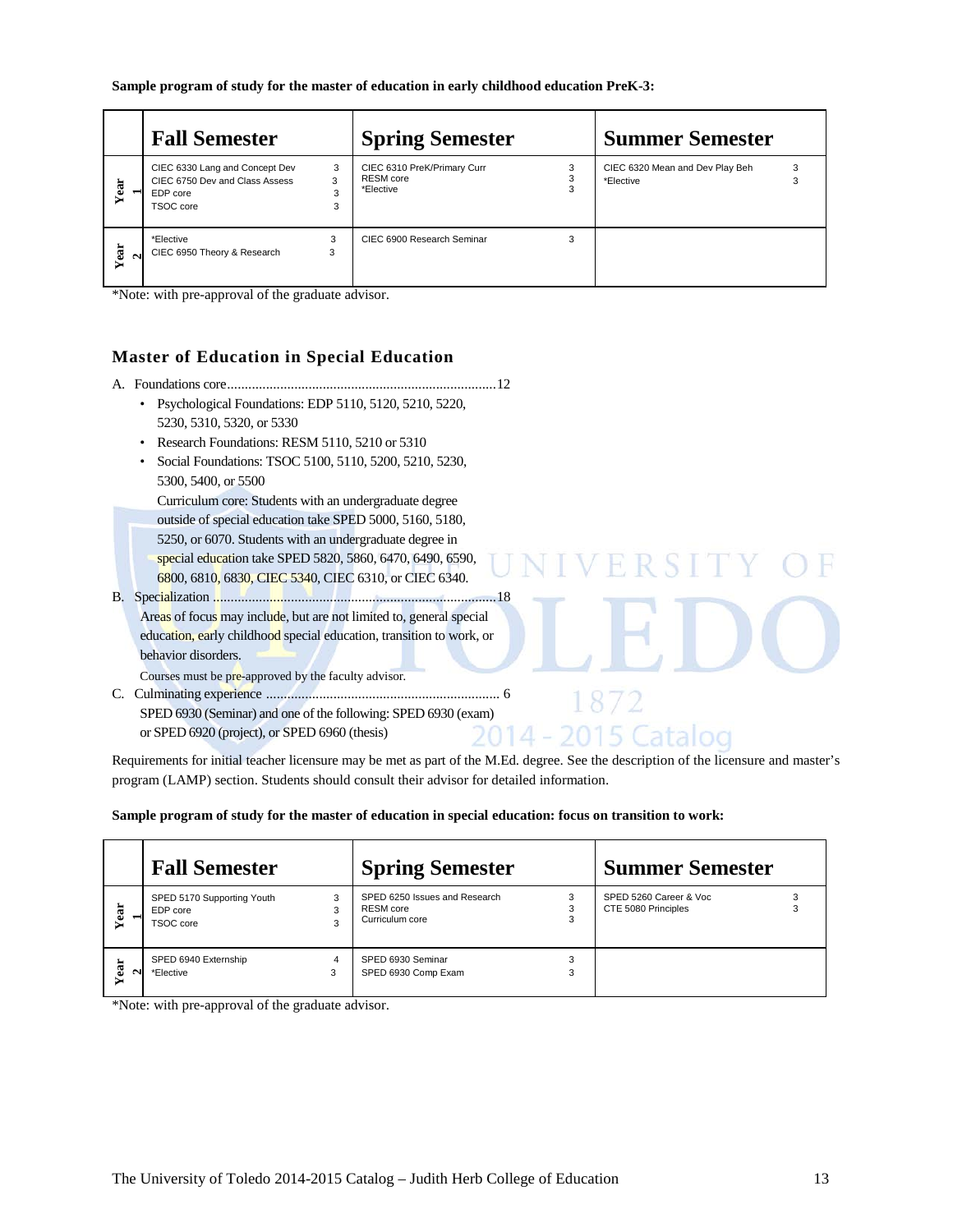**Sample program of study for the master of education in special education: focus on early childhood special education:**

|                | <b>Fall Semester</b>                                                                                |                  | <b>Spring Semester</b>                                                                | <b>Summer Semester</b>                         |  |
|----------------|-----------------------------------------------------------------------------------------------------|------------------|---------------------------------------------------------------------------------------|------------------------------------------------|--|
| Year<br>−      | SPED 6070 Curr Model EC<br>SPED 5270 Team Models and Net<br>CIEC 6750 Dev and Classroom<br>EDP core | 3<br>3<br>3<br>3 | SPED 5280 Management ECSE<br>SPED 5980 Curr & Strat K-3 Dis<br>RESM core<br>TSOC core | SPED 5250 Family/Professional<br>SPED 6550 AAC |  |
| Year<br>$\sim$ | SPED 6930 Seminar                                                                                   | 3                | SPED 6920 Project                                                                     |                                                |  |

## **Educational Specialist (Ed.S.) Degree Programs**

Educational specialist (Ed.S.) degree is available through a post-master's graduate program that provides students an area of educational specialization with emphasis on practice. Specific areas represented in the Department of ECPSE are, special education and early childhood education.

The Ed.S. in curriculum and instruction is designed to meet the needs of individuals involved with the curriculum, teaching, and supervision aspects of discipline-centered areas of study. The degree provides patterns of study for teachers and supervisors who want an education beyond the master's degree as a specialist, but who are not interested in a doctoral degree. For the program and requirements of a specific area, contact a faculty advisor.

#### **NIVERSITY Admission to Educational Specialist Degree Programs**

Admission requirements to the Ed.S. programs include a bachelor's degree from an accredited four-year institution and a master's degree from an accredited institution.

- The three (3) letters of recommendation are expected from academic professionals to support the applicant's ability and character to succeed in the graduate degree.
- A statement of purpose is required to demonstrate writing ability and to describe the applicant's goals and how the educational specialist degree supports those goals.

## **Requirements for Educational Specialist Programs** 014 - 2015 Catalog

- Students must complete a minimum of 32 semester hours of approved graduate coursework beyond the master's level with a minimum GPA of 3.0 on a 4.0 scale.
- Students are required to develop a plan of study with their advisor that specifies the coursework that must be completed to fulfill degree requirements. This plan must be filed prior to the completion of 15 semester hours and must be approved by the advisor, the department chairperson, and the college associate dean..
- All course work for the Ed.S. must be taken within a six-year period immediately preceding the date the degree is awarded.
- Programs require the completion of a culminating experience, which may include field experiences, internships, or other professional projects.
- No more than a total of six semester hours of credit from any combination of workshops (7950), problems or special topics courses (7980) or independent studies (7990 or 8990) may be applied to a specialist's program.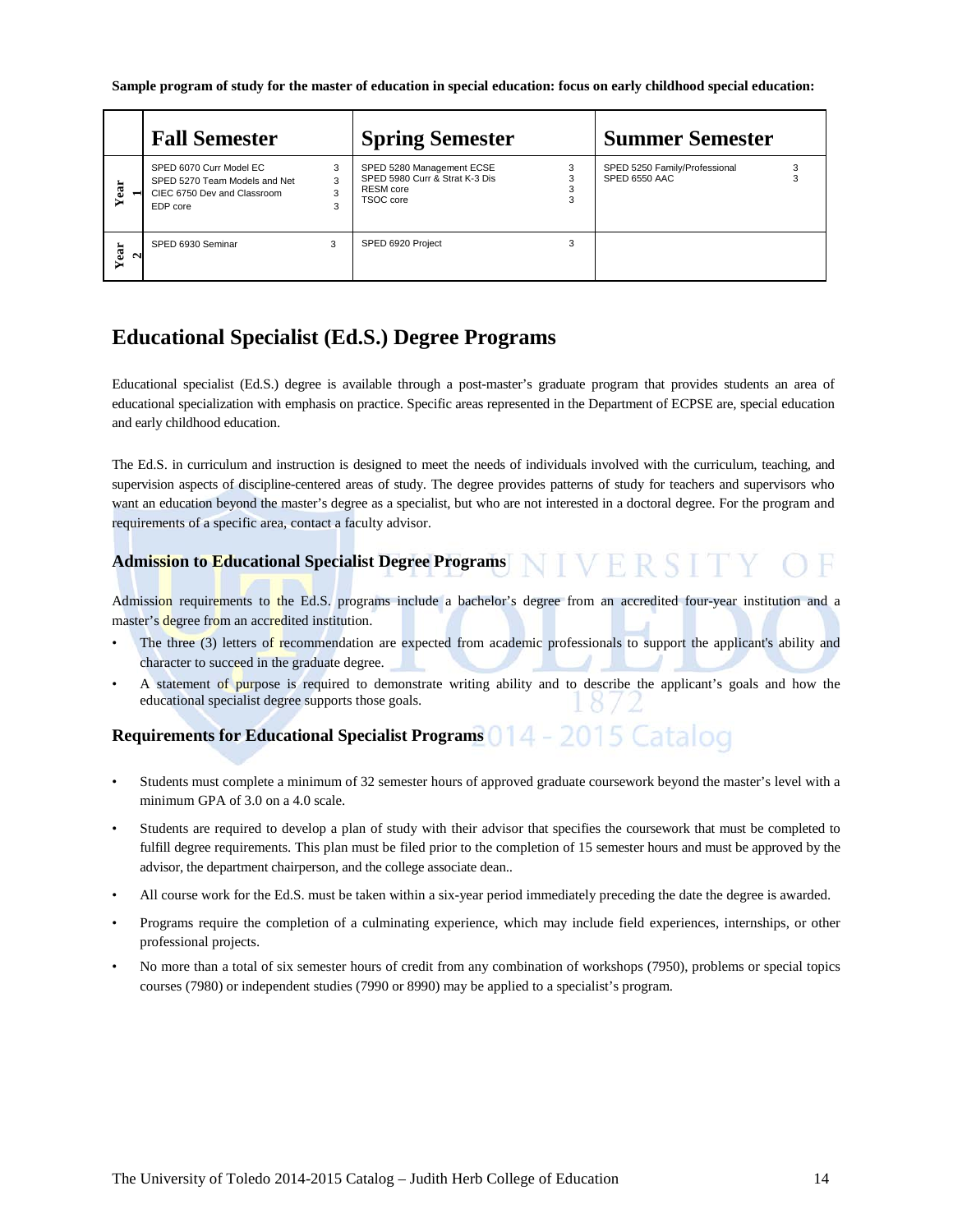## **Doctoral Degree Programs**

The department offers a doctoral degree in curriculum and instruction with a focus on special education or early childhood education.

## **Admission to Doctoral Programs**

Individuals applying for admission to doctoral study must meet the admission requirements of the College of Graduate Studies as well as specific program requirements.

- A minimum 3.25 cumulative GPA, using a 4.0 scale, on all previous graduate academic work with a completed master's degree.
- Acceptable GRE scores with 50 percentile or higher preferred (taken within the last five years).
- Evidence in prerequisite academic work that the applicant can successfully complete the doctoral program in the area of study.
- An autobiographical sketch that describes why the applicant wishes to pursue the selected doctoral program. This sketch also should include information on previous study, educational experience, professional accomplishments, immediate and future professional goals, a proposed time schedule for completing the degree, and any other information that the applicant believes is relevant for admission into the desired program.
- Evidence of research and writing ability. Such evidence may include a master's thesis, proctored writing sample, a written research report, one or more reprints of publications, a paper presented to a professional society, or similar evidence of competence in this respect.
- Evidence of successful teaching experience is preferred.

#### **Requirements for Doctoral Programs** UNIVERSIT Ŧ

A minimum of 60 hours beyond the master's degree is required. Each doctoral student is expected to:

- Identify a concentration in an area of specialization (i.e., a major) and pass a written examination (major examination);
- Demonstrate proficiency in tools of research;
- After passing the written major examination, pass an oral examination that covers the relevant coursework;
- Present a dissertation proposal;
- Present and defend a completed dissertation in a public forum.<br>Present and defend a completed dissertation in a public forum.

## **Academic Advising Committee**

The student is assigned a temporary advisor upon admission to a program. This advisor guides the student in forming a doctoral program committee.

The doctoral program committee is to be formed before the student completes 18 hours of credit. The doctoral program committee has a minimum of three members who are selected from the membership of the graduate faculty of the University. The doctoral program committee is responsible for assisting the student in the development of a plan of study and assuring competence by overseeing the doctoral major exam and doctoral program orals.

The plan of study must be approved by the doctoral program committee, the department chairperson, and the Associate Dean of the college. The plan of study must be filed before 18 semester hours of the doctoral program are completed. After completion of the academic requirements, the student must form a dissertation committee to guide the development of the dissertation.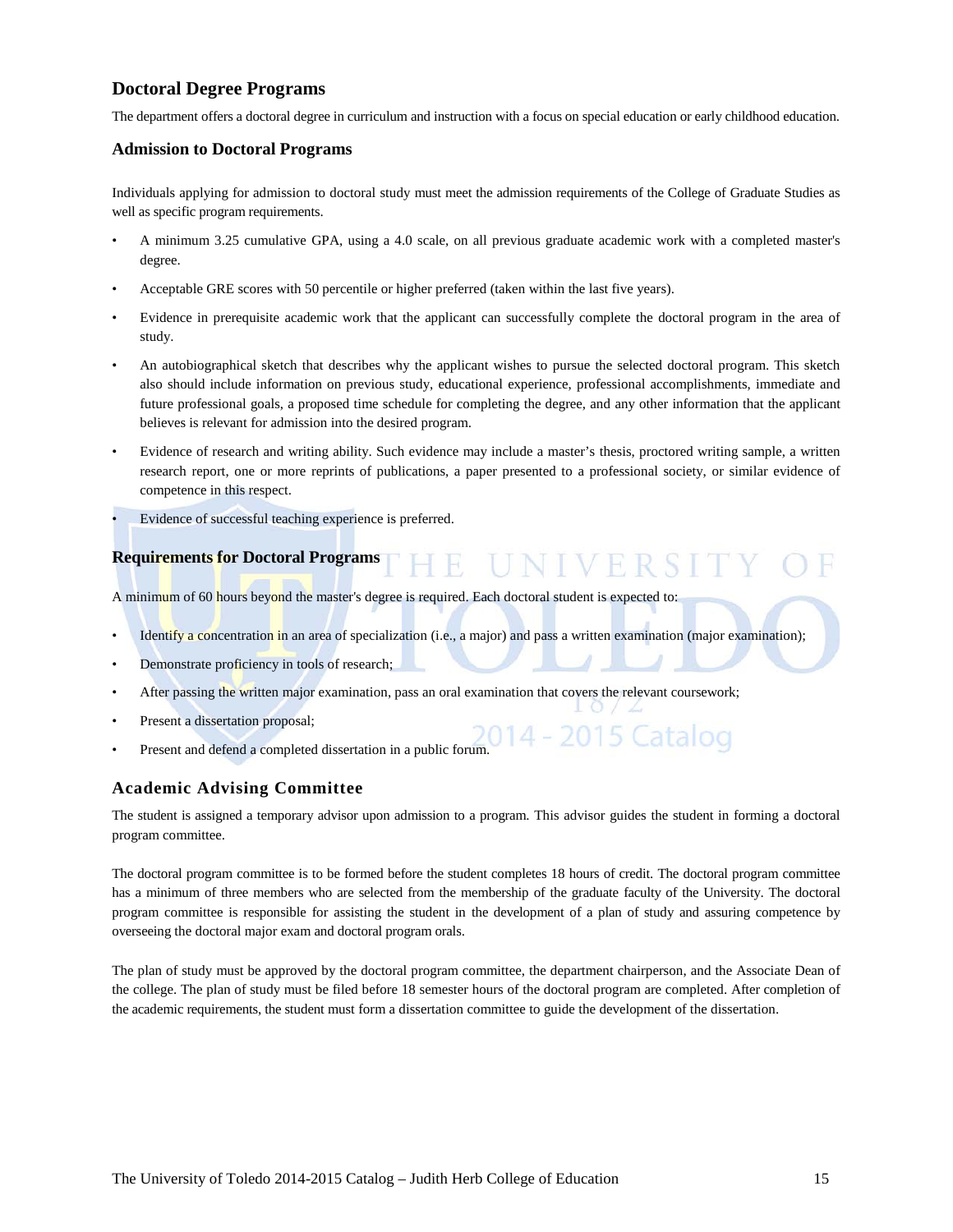## **Dissertation**

The dissertation committee must include a minimum of four graduate faculty members including one who is not in the discipline major. The members of the dissertation often include members from the doctoral program committee. The student must work closely with the committee to develop a research proposal for the dissertation. Once the committee approves the research design, the student must obtain Institutional Research Board approval before beginning the research study. A public defense of the dissertation is required.

All coursework and requirements for the doctoral degree should be completed in the seven year period immediately preceding the awarding of the degree.

## **Department of EDUCATIONAL FOUNDATIONS AND LEADERSHIP**

*DALE SNAUWAERT, interim chair*

The mission of the department of educational foundations and leadership (EDFL) is to prepare and develop educational leaders and scholars to be agents of transformation on all levels of educational systems. A learning paradigm informs our graduate programs, which are student-centered, inquiry-based, and integrated in terms of theory and practice, and lead to graduate degrees (Master's, Ed.S., Ed.D., and Ph.D.). Graduate degrees are available in educational administration and supervision, educational psychology, research and measurement, social foundations of education (including philosophy, sociology, and history of education).

The department is also the home of the Center for Nonviolence and Democratic Education (CNDE).

The educational administration and supervision program is accredited by the National Council for Accreditation of Teacher Education (NCATE).

#### **Admission to Master's Degree Programs**

In addition to the College of Graduate Studies admission requirements, master's programs housed in the department of educational foundations and leadership (EDFL) require the following: 14 5 Cataloo

- An overall grade point average (GPA) of at least 2.7 on a 4.0 scale in all undergraduate work. Students who fail to meet this requirement may be considered for provisional admission**,** provided they demonstrate excellent promise for graduate study. The GRE is required for students with less than a 2.7 undergraduate grade point average.
- Three letters of recommendation regarding the prospective graduate student's potential for doing master's level work, which, depending upon the student's status at the time, may come from such sources as the undergraduate major advisor, current employer, school principal, or others who are knowledgeable about the applicant's ability to engage in graduate work in the desired program.
- A statement describing the student's background and goals as well as the importance of the degree in achieving those goals.
- Some programs have selective admissions and may admit a limited number of students. Thus, meeting all formal criteria does not guarantee admission.

#### **Requirements for Master's Degree Programs**

Master's programs housed in the department of educational foundations and leadership require a minimum of 30 or 36 semester hours (depending on program) of approved graduate course work. No more than a total of six semester hours of credit from workshops (5950), problems or special topics courses (5980 or 6980), and independent studies (5990 or 6990) may be included in the degree program.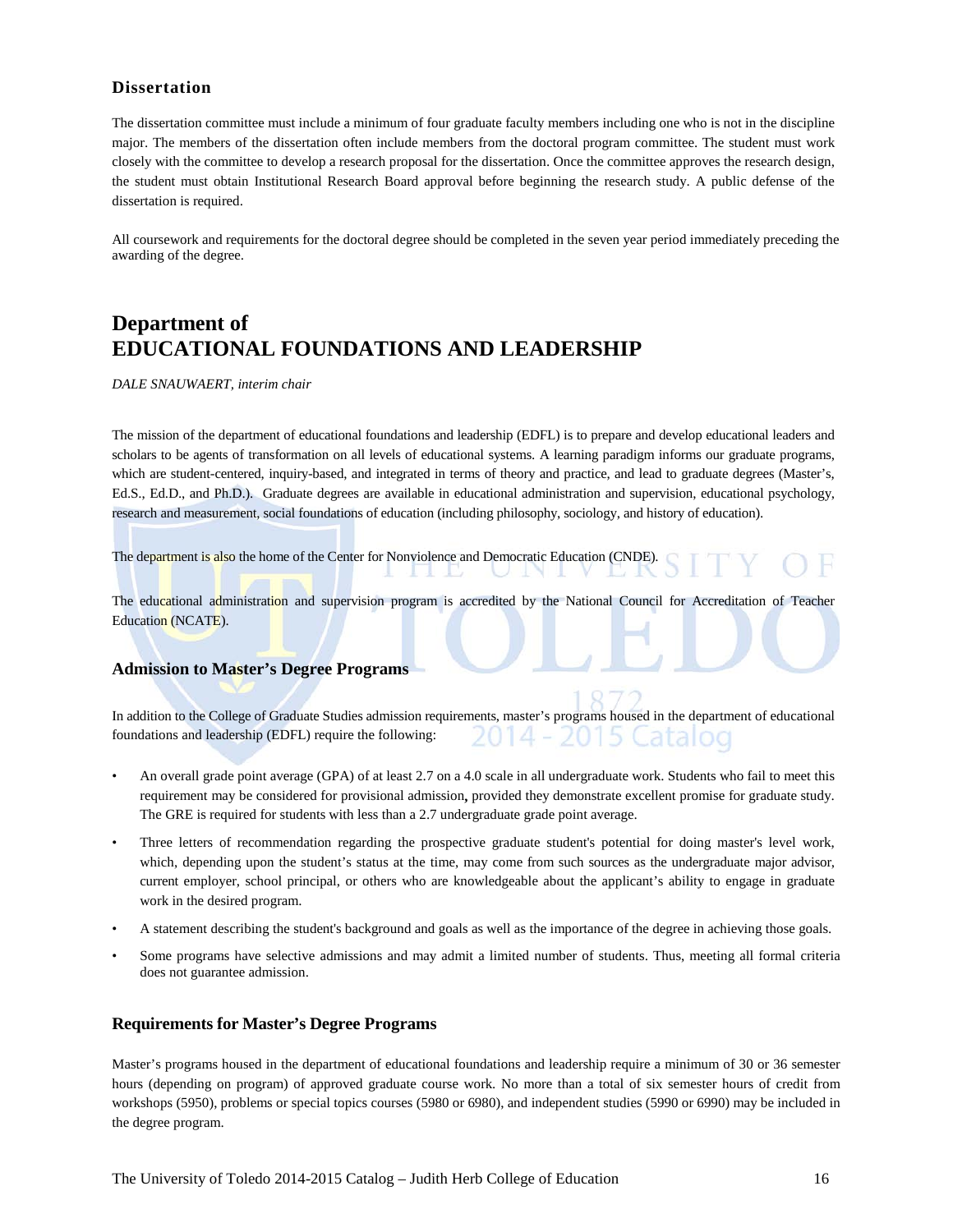- A plan of study identifying the courses for the master's degree is required after 12 credit hours, generally at the end of the first semester of full time study.
- All students completing one of the master's degrees in this department must fulfill core requirements by completing one course from each of the four foundations core areas within the first 18 semester hours of course work (four of the first six courses must be core courses).
- All course work for the master's degree must be taken within a six-year period immediately preceding the date the degree is awarded.
- The completion of a thesis, project, comprehensive examination, seminar, or field experience (practicum) is noted in specific program descriptions.

Programs leading to licensure or endorsement may require additional semester hours to fulfill licensure credentials as well as degree requirements.

#### **Master of Education in Educational Administration and Supervision**

- A. Foundations core ...............................................................................12
	- Psychological Foundations: EDP 5110, 5120, 5210, 5220, 5230, 5320, or 5330
	- Research Foundations: RESM 5110, 5210, 5310, or 5330
	- Social Foundations: TSOC 5100, 5110, 5200, 5210, 5230, 5300, 5400, 5500
	- Curriculum: CI 5860, 5870, 6800, 6810, 6830, 6840,
- B. Specialization.............................................................................. 15 Courses must be pre-approved by the faculty advisor from: EDAS 6000, 6020, 6110, 6230, 6150 or others with pre approval
- C. Seminar, project or thesis .............................................................. 3 EDAS 6900 or 6920 or 6960 or 6190

Programs leading to the M.Ed. degree in educational administration and supervision also may meet some of the requirements for a principal license in Ohio. Students should consult their advisor for detailed information.

## **Licensure Programs include:**

Principal (PreK-6) Principal (4-9) Principal (5-12) Superintendent

## 1872 2014 - 2015 Catalog

VERSITY

## **Master of Education in Educational Psychology**

- A. Foundations core .......................................................................... 12
	- Psychological Foundations: EDP 5110, 5120, 5210, 5220, 5230, 5320, or 5330
	- Research Foundations: RESM 5110, 5210, 5310, or 5330
	- Social Foundations: TSOC 5100, 5110, 5200, 5210, 5230, 5300, 5400, 5500
	- Curriculum: CI 5860, 5870, 6800, 6810, 6830 or 6840
- B. Specialization ............................................................................... 15 Areas of focus may include learning/cognition or human development. Courses must be pre-approved by the faculty advisor.
- C. Project or thesis............................................................................... 3 EDP 6980 or 6960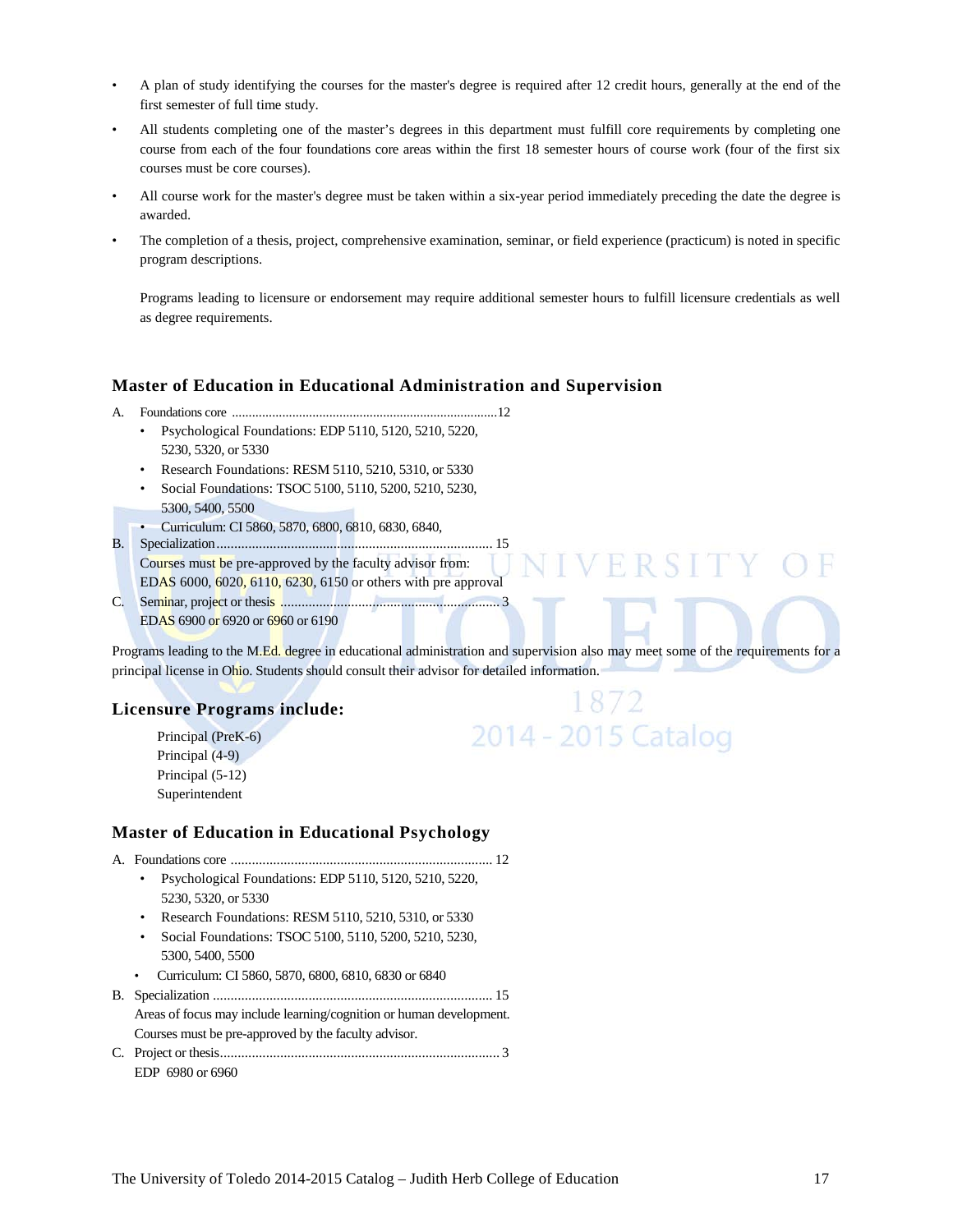## **Master of Education in Educational Research and Measurement**

A. Foundations core .......................................................................... 12 • Psychological Foundations: EDP 5110, 5120, 5210, 5220, 5230, , 5320, or 5330 • Research Foundations: RESM 5110, 5210, 5310, or 5330 • Social Foundations: TSOC 5100, 5110, 5200, 5210, 5230, 5300, 5400, 5500 • Curriculum: CI 5860, 5870, , 6810, 6830 or 6840 B. Specialization ............................................................................... 21 Areas of focus may include statistics, measurement or evaluation. Courses must be pre-approved by the faculty advisor*.* C. Project or thesis .............................................................................. 3 RESM 6980 or 6960

## **Master of Education in Educational Theory and Social Foundations**

- A. Foundations core ........................................................................... 12
	- Psychological Foundations: EDP 5110, 5120, 5210, 5220, 5230, 5320, or 5330
	- Research Foundations: RESM 5110, 5210, 5310, or 5330
	- Social Foundations: TSOC 5100, 5110, 5200, 5210, 5230, 5300, 5400, 5500
	- Curriculum: CI 5860, 5870, 6810, 6830 or 6840
- B. Specialization ................................................................................ 21 Areas of focus may include historical foundations, philosophical foundations, sociological foundations, multicultural or urban education. Courses must be pre-approved by the faculty advisor*.*
- C. Project or thesis .............................................................................. 3 TSOC 6980 or 6960

## **Educational Specialist (Ed.S.) Degree Program**

The educational specialist (Ed.S.) degree is a post-master's graduate program in administration and supervision that provides students an area of organizational leadership or educational specialization with emphasis on practice. This 36 hour degree is designed to meet the needs of individuals whose career goals include licensure for advanced administrative positions in public and private schools (e.g., district administrator, building administrator).

R S I

## **Admission to Educational Specialist Degree in Educational Administration and Supervision**

Admission requirements to the Ed.S. program include a bachelor's degree from an accredited four-year institution and a master's degree from an accredited institution.

- Three letters of recommendation from academic professionals regarding the applicant's character and potential for doing post-master's level work.
- A statement of purpose demonstrating writing ability and the applicant's goals, and how the educational specialist degree supports those goals.

## **Requirements for Educational Specialist**

- Completion of a minimum of 36 semester hours of approved graduate coursework beyond the master's level (7000/8000 level courses) with a minimum GPA of 3.0 on a 4.0 scale. All course work for the Ed.S. must be completed within a six-year period immediately preceding the date the degree is awarded.
- Students are required to develop a plan of study with their advisor that specifies the coursework that must be completed to fulfill degree requirements including EDAS 8640 and EDAS 7920. This plan must be filed prior to the completion of 15 semester hours and must be approved by the advisor, the department chairperson, and the college associate dean.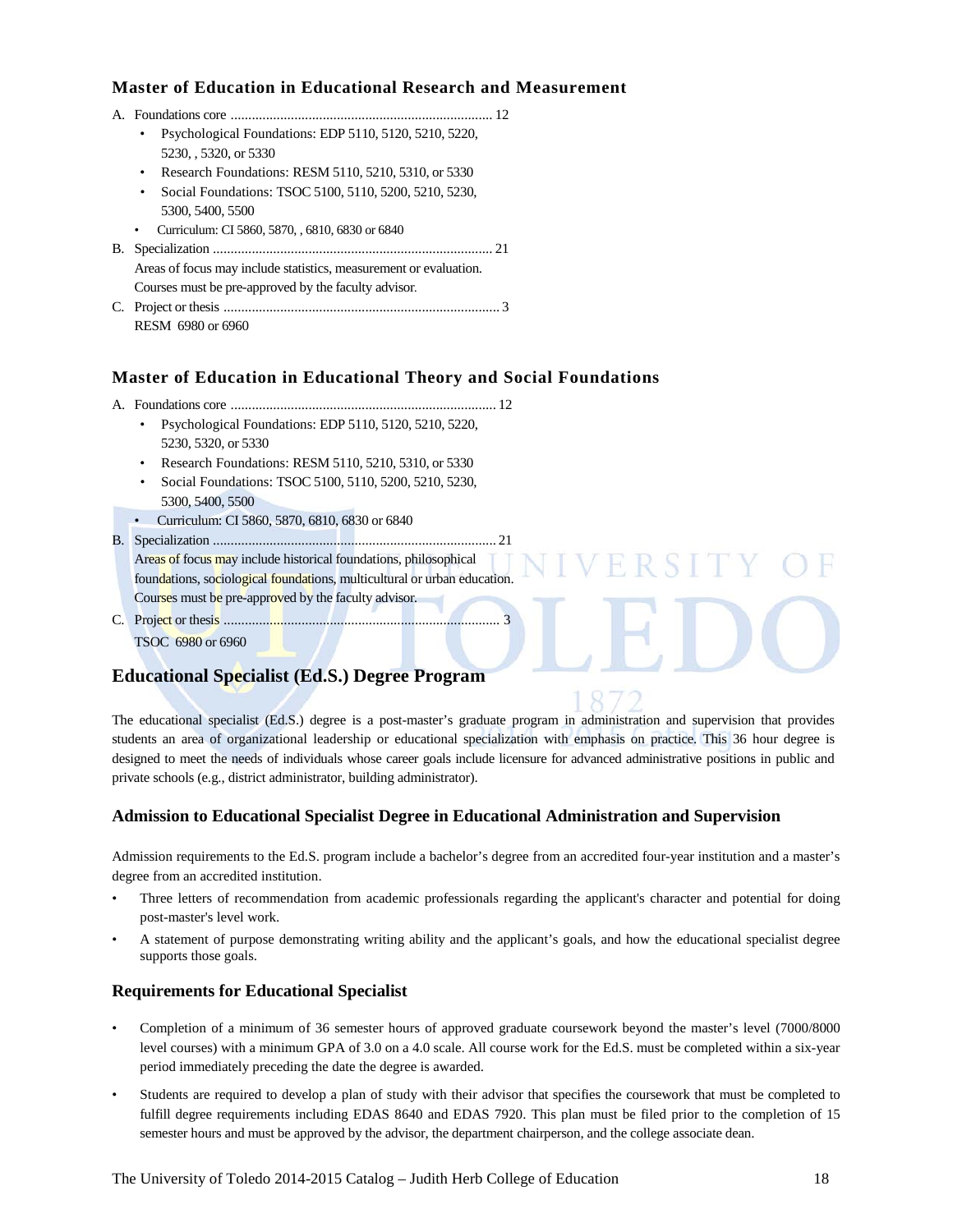- No more than a total of six semester hours of credit from workshops (7950), problems or special topics courses (7980) and independent studies (7990 or 8990) may be applied to a specialist's program.
- The program requires the completion of a culminating experience, which may include field experiences, internships, projects, etc.

## **Doctoral Degree Programs**

The department offers several doctoral degrees: the doctor of education (Ed.D.) in education administration and supervision, and the doctor of philosophy (Ph.D.) in the foundations of education majors of educational psychology, educational research and measurement, educational sociology, and foundations of education. Most doctoral programs are available as minor areas of study for other doctoral programs that require a minor. Additional areas of study for the minor are available within the college, as well as areas from other colleges at The University of Toledo. Students should discuss these alternatives with their advisors.

#### **Admission to Doctoral Programs**

Individuals applying for admission to doctoral study in the Judith Herb College of Education must meet the admission requirements of the College of Graduate Studies, the Judith Herb College of Education, and the specific degree program the individual chooses. The following is a composite of the College of Graduate Studies and the Judith Herb College of Education.

- A minimum 3.25 cumulative GPA, using a 4.0 scale, on all previous graduate academic work and completed master's degree from an accredited institution.
- Acceptable GRE scores, as determined by individual programs.

Recommended GRE scores for admission into the designated doctoral programs:



- Evidence in prerequisite academic work that the applicant can successfully complete the doctoral program in the area of study.
- An autobiographical sketch that describes why the applicant wishes to pursue the selected doctoral program*.* This sketch also should include information on previous study, educational experience, professional accomplishments, immediate and future professional goals, a proposed time schedule for completing the degree, and any other information that the applicant believes is relevant for admission into the desired program.
- Evidence of research and writing ability, if required by the doctoral program. Such evidence may include a master's thesis, proctored writing sample, a written research report, one or more reprints of publications, a paper presented to a professional society, or similar evidence of competence in this respect.
- A personal interview, if required by the doctoral program.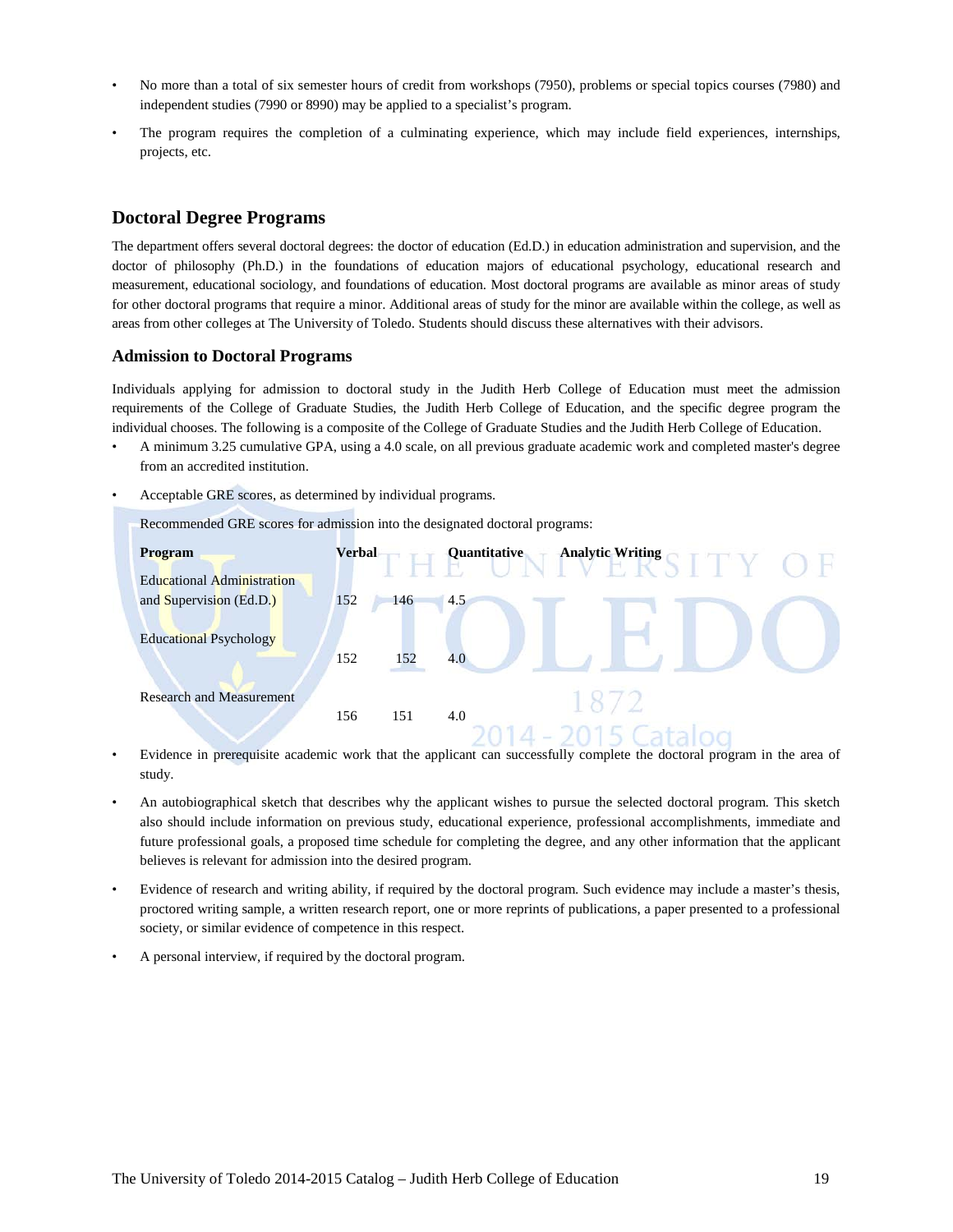#### **Requirements for Doctoral Programs**

A minimum of 61 hours beyond the master's degree is required. Each doctoral student is expected to:

- Concentrate in one area of specialization (i.e., a major) and pass a written examination (major examination) in the major area of concentration;
- Demonstrate proficiency in tools of research;
- Depending on program, pass a separate written examination for any minor area of concentration;
- After passing the written major examination and any written minor examination, pass an oral examination that covers the relevant coursework;
- Orally present and defend a dissertation proposal in a public forum;
- Orally present and defend a completed dissertation in a public forum.

## **Academic Advising Committee**

The student is assigned a temporary advisor upon admission to a program. This advisor guides the student in forming a doctoral program committee.

The doctoral program committee shall be formed before the student completes 18 hours of credit. The doctoral program committee has a minimum of three members who are selected from the membership of the graduate faculty of the University. The doctoral program committee is responsible for assisting the student in the development of a plan of study and assuring competence by overseeing the doctoral major exam, any minor exam(s), and the doctoral program oral.

The plan of study must be approved by the doctoral program committee, the department chairperson, and the Executive Associate Dean of the college. The plan of study must be filed before 18 semester hours of the doctoral program are completed. After completion of the academic requirements, the student must form a dissertation committee to guide the development of the dissertation.

## **Dissertation**

The dissertation committee must include a minimum of four graduate faculty members, including one who is not in the discipline major. Members of the dissertation committee may also have been members of the doctoral program committee. The student must work closely with the committee to develop a research proposal for the dissertation. Once the committee approves the research design, the student must obtain Institutional Research Board approval before beginning the research study. A public, oral defense of the dissertation proposal and the completed dissertation is required.

## **Foundations of Peace Education Certificate Program**

The Online Foundations of Peace Education Graduate Certificate program is designed for educational professionals working in a variety of educational environments, ranging from P-12 schools, community colleges, universities, and non-governmental organizations. The program requires completion of four (12 semester hours) of graduate courses. All courses are offered online. The twelve credit hours earned in the certificate program may be applied toward the Master's programs in Educational Psychology (FEEP) or Educational Theory and Social Foundations (ETSF, FOED, FEPE, FEES) or the Doctoral degree in Educational Foundations; however, an admissions application to these programs must occur separately. To be applied toward the doctoral degree the certificate courses must be taken at the doctoral (7000 or 8000) level. This certificate will provide students with the concepts, skills, and values to infuse peace education throughout the curriculum, thereby providing them with greater opportunities to be hired in a variety of educational settings.

#### **Prospective Students: Admission Guidelines**

The application process for the Certificate Program is entirely completed online. The following are minimum application requirements for admission consideration to the Certificate Program in Foundations of Peace Education. The University of Toledo application requirements and other relevant information are available on the Graduate Studies website.